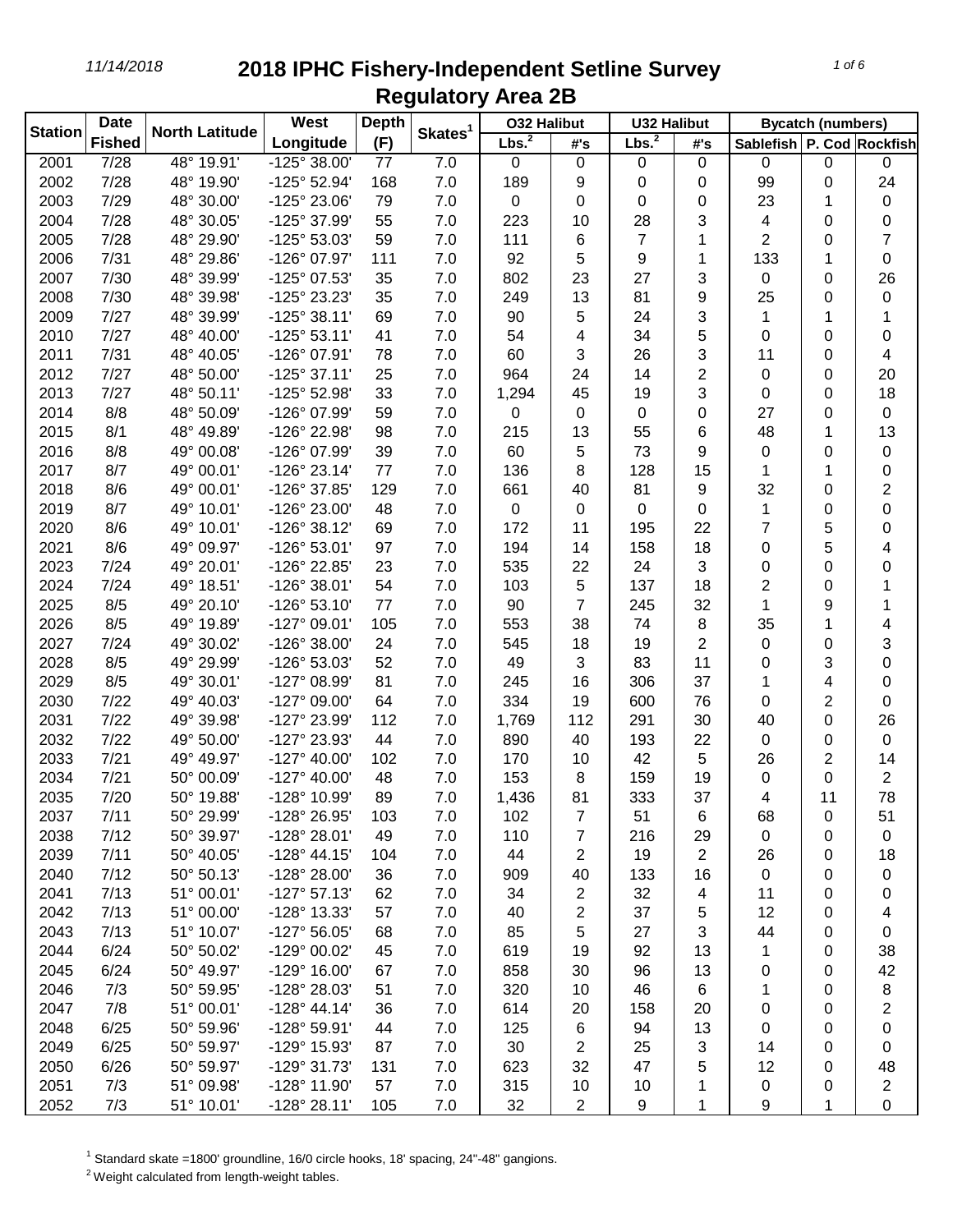| Lbs. <sup>2</sup><br>Longitude<br>(F)<br><b>Fished</b><br>Sablefish   P. Cod   Rockfish<br>#'s<br>#'s<br>$\overline{7/8}$<br>$\overline{51^{\circ}09.99}$<br>$-128^{\circ}$ 44.14'<br>2053<br>54<br>7.0<br>161<br>11<br>659<br>87<br>0<br>0<br>0<br>7/8<br>2054<br>51° 10.00'<br>-129° 00.37'<br>74<br>7.0<br>430<br>23<br>425<br>2<br>52<br>11<br>1<br>2055<br>6/25<br>51° 10.00'<br>-129° 15.94'<br>146<br>7.0<br>745<br>45<br>209<br>24<br>32<br>0<br>14<br>51° 10.01'<br>2056<br>6/27<br>-129° 32.06'<br>155<br>7.0<br>546<br>35<br>124<br>13<br>38<br>0<br>1<br>3<br>2057<br>7/16<br>51° 19.97'<br>$-127°55.25'$<br>75<br>7.0<br>50<br>3<br>7<br>21<br>1<br>0<br>5<br>35<br>2058<br>7/16<br>51° 19.98'<br>-128° 11.04'<br>45<br>7.0<br>100<br>6<br>0<br>4<br>0<br>83<br>3<br>2059<br>7/4<br>51° 19.99'<br>-128° 27.07'<br>6.9<br>37<br>49<br>6<br>15<br>0<br>0<br>5<br>16<br>2060<br>7/4<br>51° 20.84'<br>-128° 40.59'<br>114<br>7.0<br>204<br>12<br>44<br>0<br>14<br>82<br>3<br>2061<br>7/7<br>51° 21.51'<br>-129° 00.58'<br>130<br>7.0<br>65<br>4<br>9<br>0<br>14<br>72<br>93<br>2062<br>7/7<br>51° 22.62'<br>-129° 14.97'<br>7.0<br>8<br>709<br>94<br>0<br>0<br>0<br>9<br>2063<br>6/27<br>51° 19.98'<br>-129° 30.98'<br>108<br>7.0<br>268<br>79<br>12<br>16<br>34<br>0<br>$\overline{2}$<br>2064<br>6/28<br>51° 20.06'<br>-129° 46.91'<br>132<br>7.0<br>166<br>7<br>19<br>50<br>12<br>0<br>66<br>2065<br>7/16<br>51° 30.00'<br>-128° 12.60'<br>50<br>7.0<br>399<br>16<br>74<br>10<br>0<br>0<br>13<br>23<br>2066<br>7/4<br>51° 30.03'<br>-128° 27.05'<br>103<br>7.0<br>8<br>12<br>1<br>1<br>0<br>2067<br>7/4<br>51° 30.22'<br>-128° 42.99'<br>39<br>7.0<br>317<br>0<br>0<br>13<br>64<br>8<br>0<br>5<br>2068<br>7/7<br>51° 30.07'<br>-128° 58.91'<br>25<br>7.0<br>460<br>21<br>122<br>15<br>0<br>0<br>2069<br>7/7<br>51° 30.09'<br>$-129^{\circ}$ 14.87'<br>27<br>7.0<br>1,651<br>57<br>164<br>20<br>11<br>0<br>0<br>58<br>37<br>2070<br>7/6<br>51° 30.03'<br>-129° 31.34'<br>7.0<br>118<br>328<br>25<br>2,948<br>0<br>0<br>71<br>2071<br>6/29<br>51° 30.03'<br>-129° 46.96'<br>92<br>7.0<br>29<br>1,313<br>63<br>11<br>0<br>1<br>2072<br>6/29<br>51° 30.06'<br>-130° 02.87'<br>150<br>7.0<br>530<br>22<br>98<br>11<br>0<br>0<br>0<br>51° 40.02'<br>$\overline{2}$<br>2073<br>7/15<br>-128° 25.88'<br>77<br>7.0<br>39<br>3<br>19<br>8<br>1<br>0<br>2074<br>7/5<br>51° 39.81'<br>27<br>6<br>-128° 59.03'<br>7.0<br>0<br>0<br>50<br>0<br>0<br>0<br>51° 40.00'<br>32<br>5<br>57<br>$\overline{7}$<br>2075<br>7/6<br>-129° 14.55'<br>7.0<br>62<br>0<br>0<br>0<br>51° 40.03'<br>55<br>7.0<br>15<br>$\overline{2}$<br>2076<br>7/6<br>-129° 30.95'<br>1<br>17<br>0<br>0<br>0<br>8<br>2077<br>6/29<br>51° 38.73'<br>-129° 43.97'<br>96<br>7.0<br>891<br>52<br>76<br>70<br>$\Omega$<br>28<br>2078<br>51° 49.98'<br>-128° 26.25'<br>7.0<br>427<br>12<br>10<br>12<br>7/15<br>72<br>17<br>101<br>0<br>2079<br>51° 49.99'<br>97<br>25<br>7/15<br>-128° 42.00'<br>54<br>7.0<br>7<br>195<br>0<br>0<br>0<br>2080<br>7/5<br>51° 49.99'<br>-128° 58.09'<br>7.0<br>283<br>12<br>359<br>47<br>0<br>13<br>46<br>1<br>$\overline{7}$<br>2081<br>7/11<br>51° 50.00'<br>-129° 14.23'<br>66<br>7.0<br>24<br>2<br>52<br>7<br>10<br>0<br>75<br>2082<br>7/11<br>51° 49.98'<br>-129° 30.77'<br>138<br>7.0<br>1<br>32<br>12<br>4<br>9<br>0<br>2083<br>7/12<br>51° 59.95'<br>-128° 42.05'<br>88<br>7.0<br>138<br>68<br>12<br>0<br>8<br>8<br>0<br>2084<br>7/12<br>7.0<br>732<br>283<br>34<br>0<br>52° 00.05'<br>-128° 57.89'<br>74<br>45<br>0<br>11<br>2085<br>7/11<br>51° 59.97'<br>-129° 11.82'<br>7.0<br>14<br>94<br>0<br>0<br>0<br>0<br>1<br>0<br>2086<br>7/12<br>52° 10.06'<br>-128° 41.02'<br>119<br>7.0<br>42<br>1<br>11<br>6<br>0<br>0<br>0<br>2087<br>6/3<br>51° 39.98'<br>-130° 03.03'<br>154<br>7.0<br>194<br>7<br>6<br>99<br>0<br>1<br>4<br>2088<br>51° 39.99'<br>-130° 18.88'<br>7.0<br>42<br>6/3<br>140<br>1,163<br>42<br>50<br>8<br>4<br>0<br>2089<br>6/2<br>51° 49.99'<br>$-129^{\circ}$ 47.27'<br>140<br>7.0<br>221<br>45<br>5<br>3<br>12<br>5<br>0<br>2090<br>6/3<br>51° 49.98'<br>-130° 02.96'<br>100<br>7.0<br>547<br>3<br>1<br>21<br>26<br>30<br>0<br>2091<br>6/7<br>51° 50.15'<br>-130° 18.94'<br>117<br>7.0<br>36<br>1,593<br>74<br>46<br>0<br>18<br>4<br>2092<br>51° 50.21'<br>165<br>7.0<br>970<br>5<br>39<br>0<br>0<br>6/8<br>-130° 34.74'<br>48<br>45<br>$\overline{7}$<br>2093<br>6/8<br>51° 50.03'<br>$-130^{\circ}$ 51.84'<br>101<br>7.0<br>833<br>63<br>13<br>136<br>46<br>0<br>71<br>2095<br>6/2<br>52° 00.34'<br>$-129^{\circ}$ 47.17'<br>64<br>$7.0$<br>1,265<br>556<br>18<br>60<br>0<br>0<br>52° 00.02'<br>671<br>2096<br>6/2<br>-130° 03.08'<br>7.0<br>266<br>31<br>0<br>77<br>35<br>1<br>0<br>2097<br>52° 00.06'<br>-130° 19.03'<br>7.0<br>692<br>21<br>$\overline{2}$<br>3<br>6/7<br>194<br>26<br>48<br>0<br>2<br>2098<br>52° 00.11'<br>-130° 35.01'<br>7.0<br>1,677<br>95<br>116<br>12<br>27<br>6/7<br>136<br>0<br>2099<br>6/8<br>51° 59.94'<br>$-130^{\circ}$ 52.01'<br>7.0<br>232<br>94<br>11<br>1<br>4<br>103<br>11<br>0<br>2<br>2100<br>7.0<br>453<br>23<br>5/28<br>52° 09.98'<br>-128° 56.97'<br>91<br>131<br>16<br>8<br>0<br>7.0<br>119<br>$\overline{7}$<br>8<br>4<br>2101<br>5/28<br>52° 10.00'<br>$-129°14.11'$<br>94<br>45<br>5<br>0<br>2103<br>6/1<br>52° 09.98'<br>$7.0$<br>326<br>9<br>-129° 45.98'<br>112<br>18<br>66<br>7<br>4<br>0<br>2104<br>52° 10.01'<br>-130° 02.98'<br>89<br>87<br>28<br>3<br>6/1<br>7.0<br>6<br>0<br>0<br>0 | <b>Station</b> | <b>Date</b> | <b>North Latitude</b> | West | <b>Depth</b> | Skates <sup>1</sup> | <b>032 Halibut</b> |  | <b>U32 Halibut</b> |  | <b>Bycatch (numbers)</b> |  |  |
|----------------------------------------------------------------------------------------------------------------------------------------------------------------------------------------------------------------------------------------------------------------------------------------------------------------------------------------------------------------------------------------------------------------------------------------------------------------------------------------------------------------------------------------------------------------------------------------------------------------------------------------------------------------------------------------------------------------------------------------------------------------------------------------------------------------------------------------------------------------------------------------------------------------------------------------------------------------------------------------------------------------------------------------------------------------------------------------------------------------------------------------------------------------------------------------------------------------------------------------------------------------------------------------------------------------------------------------------------------------------------------------------------------------------------------------------------------------------------------------------------------------------------------------------------------------------------------------------------------------------------------------------------------------------------------------------------------------------------------------------------------------------------------------------------------------------------------------------------------------------------------------------------------------------------------------------------------------------------------------------------------------------------------------------------------------------------------------------------------------------------------------------------------------------------------------------------------------------------------------------------------------------------------------------------------------------------------------------------------------------------------------------------------------------------------------------------------------------------------------------------------------------------------------------------------------------------------------------------------------------------------------------------------------------------------------------------------------------------------------------------------------------------------------------------------------------------------------------------------------------------------------------------------------------------------------------------------------------------------------------------------------------------------------------------------------------------------------------------------------------------------------------------------------------------------------------------------------------------------------------------------------------------------------------------------------------------------------------------------------------------------------------------------------------------------------------------------------------------------------------------------------------------------------------------------------------------------------------------------------------------------------------------------------------------------------------------------------------------------------------------------------------------------------------------------------------------------------------------------------------------------------------------------------------------------------------------------------------------------------------------------------------------------------------------------------------------------------------------------------------------------------------------------------------------------------------------------------------------------------------------------------------------------------------------------------------------------------------------------------------------------------------------------------------------------------------------------------------------------------------------------------------------------------------------------------------------------------------------------------------------------------------------------------------------------------------------------------------------------------------------------------------------------------------------------------------------------------------------------------------------------------------------------------------------------------------------------------------------------------------------------------------------------------------------------------------------------------------------------------------------------------------------------------------------------------------------------------------------------------------------------------------------------------------------------------------------------------------------------------------------------------------------------------------------------------------------------------|----------------|-------------|-----------------------|------|--------------|---------------------|--------------------|--|--------------------|--|--------------------------|--|--|
|                                                                                                                                                                                                                                                                                                                                                                                                                                                                                                                                                                                                                                                                                                                                                                                                                                                                                                                                                                                                                                                                                                                                                                                                                                                                                                                                                                                                                                                                                                                                                                                                                                                                                                                                                                                                                                                                                                                                                                                                                                                                                                                                                                                                                                                                                                                                                                                                                                                                                                                                                                                                                                                                                                                                                                                                                                                                                                                                                                                                                                                                                                                                                                                                                                                                                                                                                                                                                                                                                                                                                                                                                                                                                                                                                                                                                                                                                                                                                                                                                                                                                                                                                                                                                                                                                                                                                                                                                                                                                                                                                                                                                                                                                                                                                                                                                                                                                                                                                                                                                                                                                                                                                                                                                                                                                                                                                                                                                                                                |                |             |                       |      |              |                     | Lbs. <sup>2</sup>  |  |                    |  |                          |  |  |
|                                                                                                                                                                                                                                                                                                                                                                                                                                                                                                                                                                                                                                                                                                                                                                                                                                                                                                                                                                                                                                                                                                                                                                                                                                                                                                                                                                                                                                                                                                                                                                                                                                                                                                                                                                                                                                                                                                                                                                                                                                                                                                                                                                                                                                                                                                                                                                                                                                                                                                                                                                                                                                                                                                                                                                                                                                                                                                                                                                                                                                                                                                                                                                                                                                                                                                                                                                                                                                                                                                                                                                                                                                                                                                                                                                                                                                                                                                                                                                                                                                                                                                                                                                                                                                                                                                                                                                                                                                                                                                                                                                                                                                                                                                                                                                                                                                                                                                                                                                                                                                                                                                                                                                                                                                                                                                                                                                                                                                                                |                |             |                       |      |              |                     |                    |  |                    |  |                          |  |  |
|                                                                                                                                                                                                                                                                                                                                                                                                                                                                                                                                                                                                                                                                                                                                                                                                                                                                                                                                                                                                                                                                                                                                                                                                                                                                                                                                                                                                                                                                                                                                                                                                                                                                                                                                                                                                                                                                                                                                                                                                                                                                                                                                                                                                                                                                                                                                                                                                                                                                                                                                                                                                                                                                                                                                                                                                                                                                                                                                                                                                                                                                                                                                                                                                                                                                                                                                                                                                                                                                                                                                                                                                                                                                                                                                                                                                                                                                                                                                                                                                                                                                                                                                                                                                                                                                                                                                                                                                                                                                                                                                                                                                                                                                                                                                                                                                                                                                                                                                                                                                                                                                                                                                                                                                                                                                                                                                                                                                                                                                |                |             |                       |      |              |                     |                    |  |                    |  |                          |  |  |
|                                                                                                                                                                                                                                                                                                                                                                                                                                                                                                                                                                                                                                                                                                                                                                                                                                                                                                                                                                                                                                                                                                                                                                                                                                                                                                                                                                                                                                                                                                                                                                                                                                                                                                                                                                                                                                                                                                                                                                                                                                                                                                                                                                                                                                                                                                                                                                                                                                                                                                                                                                                                                                                                                                                                                                                                                                                                                                                                                                                                                                                                                                                                                                                                                                                                                                                                                                                                                                                                                                                                                                                                                                                                                                                                                                                                                                                                                                                                                                                                                                                                                                                                                                                                                                                                                                                                                                                                                                                                                                                                                                                                                                                                                                                                                                                                                                                                                                                                                                                                                                                                                                                                                                                                                                                                                                                                                                                                                                                                |                |             |                       |      |              |                     |                    |  |                    |  |                          |  |  |
|                                                                                                                                                                                                                                                                                                                                                                                                                                                                                                                                                                                                                                                                                                                                                                                                                                                                                                                                                                                                                                                                                                                                                                                                                                                                                                                                                                                                                                                                                                                                                                                                                                                                                                                                                                                                                                                                                                                                                                                                                                                                                                                                                                                                                                                                                                                                                                                                                                                                                                                                                                                                                                                                                                                                                                                                                                                                                                                                                                                                                                                                                                                                                                                                                                                                                                                                                                                                                                                                                                                                                                                                                                                                                                                                                                                                                                                                                                                                                                                                                                                                                                                                                                                                                                                                                                                                                                                                                                                                                                                                                                                                                                                                                                                                                                                                                                                                                                                                                                                                                                                                                                                                                                                                                                                                                                                                                                                                                                                                |                |             |                       |      |              |                     |                    |  |                    |  |                          |  |  |
|                                                                                                                                                                                                                                                                                                                                                                                                                                                                                                                                                                                                                                                                                                                                                                                                                                                                                                                                                                                                                                                                                                                                                                                                                                                                                                                                                                                                                                                                                                                                                                                                                                                                                                                                                                                                                                                                                                                                                                                                                                                                                                                                                                                                                                                                                                                                                                                                                                                                                                                                                                                                                                                                                                                                                                                                                                                                                                                                                                                                                                                                                                                                                                                                                                                                                                                                                                                                                                                                                                                                                                                                                                                                                                                                                                                                                                                                                                                                                                                                                                                                                                                                                                                                                                                                                                                                                                                                                                                                                                                                                                                                                                                                                                                                                                                                                                                                                                                                                                                                                                                                                                                                                                                                                                                                                                                                                                                                                                                                |                |             |                       |      |              |                     |                    |  |                    |  |                          |  |  |
|                                                                                                                                                                                                                                                                                                                                                                                                                                                                                                                                                                                                                                                                                                                                                                                                                                                                                                                                                                                                                                                                                                                                                                                                                                                                                                                                                                                                                                                                                                                                                                                                                                                                                                                                                                                                                                                                                                                                                                                                                                                                                                                                                                                                                                                                                                                                                                                                                                                                                                                                                                                                                                                                                                                                                                                                                                                                                                                                                                                                                                                                                                                                                                                                                                                                                                                                                                                                                                                                                                                                                                                                                                                                                                                                                                                                                                                                                                                                                                                                                                                                                                                                                                                                                                                                                                                                                                                                                                                                                                                                                                                                                                                                                                                                                                                                                                                                                                                                                                                                                                                                                                                                                                                                                                                                                                                                                                                                                                                                |                |             |                       |      |              |                     |                    |  |                    |  |                          |  |  |
|                                                                                                                                                                                                                                                                                                                                                                                                                                                                                                                                                                                                                                                                                                                                                                                                                                                                                                                                                                                                                                                                                                                                                                                                                                                                                                                                                                                                                                                                                                                                                                                                                                                                                                                                                                                                                                                                                                                                                                                                                                                                                                                                                                                                                                                                                                                                                                                                                                                                                                                                                                                                                                                                                                                                                                                                                                                                                                                                                                                                                                                                                                                                                                                                                                                                                                                                                                                                                                                                                                                                                                                                                                                                                                                                                                                                                                                                                                                                                                                                                                                                                                                                                                                                                                                                                                                                                                                                                                                                                                                                                                                                                                                                                                                                                                                                                                                                                                                                                                                                                                                                                                                                                                                                                                                                                                                                                                                                                                                                |                |             |                       |      |              |                     |                    |  |                    |  |                          |  |  |
|                                                                                                                                                                                                                                                                                                                                                                                                                                                                                                                                                                                                                                                                                                                                                                                                                                                                                                                                                                                                                                                                                                                                                                                                                                                                                                                                                                                                                                                                                                                                                                                                                                                                                                                                                                                                                                                                                                                                                                                                                                                                                                                                                                                                                                                                                                                                                                                                                                                                                                                                                                                                                                                                                                                                                                                                                                                                                                                                                                                                                                                                                                                                                                                                                                                                                                                                                                                                                                                                                                                                                                                                                                                                                                                                                                                                                                                                                                                                                                                                                                                                                                                                                                                                                                                                                                                                                                                                                                                                                                                                                                                                                                                                                                                                                                                                                                                                                                                                                                                                                                                                                                                                                                                                                                                                                                                                                                                                                                                                |                |             |                       |      |              |                     |                    |  |                    |  |                          |  |  |
|                                                                                                                                                                                                                                                                                                                                                                                                                                                                                                                                                                                                                                                                                                                                                                                                                                                                                                                                                                                                                                                                                                                                                                                                                                                                                                                                                                                                                                                                                                                                                                                                                                                                                                                                                                                                                                                                                                                                                                                                                                                                                                                                                                                                                                                                                                                                                                                                                                                                                                                                                                                                                                                                                                                                                                                                                                                                                                                                                                                                                                                                                                                                                                                                                                                                                                                                                                                                                                                                                                                                                                                                                                                                                                                                                                                                                                                                                                                                                                                                                                                                                                                                                                                                                                                                                                                                                                                                                                                                                                                                                                                                                                                                                                                                                                                                                                                                                                                                                                                                                                                                                                                                                                                                                                                                                                                                                                                                                                                                |                |             |                       |      |              |                     |                    |  |                    |  |                          |  |  |
|                                                                                                                                                                                                                                                                                                                                                                                                                                                                                                                                                                                                                                                                                                                                                                                                                                                                                                                                                                                                                                                                                                                                                                                                                                                                                                                                                                                                                                                                                                                                                                                                                                                                                                                                                                                                                                                                                                                                                                                                                                                                                                                                                                                                                                                                                                                                                                                                                                                                                                                                                                                                                                                                                                                                                                                                                                                                                                                                                                                                                                                                                                                                                                                                                                                                                                                                                                                                                                                                                                                                                                                                                                                                                                                                                                                                                                                                                                                                                                                                                                                                                                                                                                                                                                                                                                                                                                                                                                                                                                                                                                                                                                                                                                                                                                                                                                                                                                                                                                                                                                                                                                                                                                                                                                                                                                                                                                                                                                                                |                |             |                       |      |              |                     |                    |  |                    |  |                          |  |  |
|                                                                                                                                                                                                                                                                                                                                                                                                                                                                                                                                                                                                                                                                                                                                                                                                                                                                                                                                                                                                                                                                                                                                                                                                                                                                                                                                                                                                                                                                                                                                                                                                                                                                                                                                                                                                                                                                                                                                                                                                                                                                                                                                                                                                                                                                                                                                                                                                                                                                                                                                                                                                                                                                                                                                                                                                                                                                                                                                                                                                                                                                                                                                                                                                                                                                                                                                                                                                                                                                                                                                                                                                                                                                                                                                                                                                                                                                                                                                                                                                                                                                                                                                                                                                                                                                                                                                                                                                                                                                                                                                                                                                                                                                                                                                                                                                                                                                                                                                                                                                                                                                                                                                                                                                                                                                                                                                                                                                                                                                |                |             |                       |      |              |                     |                    |  |                    |  |                          |  |  |
|                                                                                                                                                                                                                                                                                                                                                                                                                                                                                                                                                                                                                                                                                                                                                                                                                                                                                                                                                                                                                                                                                                                                                                                                                                                                                                                                                                                                                                                                                                                                                                                                                                                                                                                                                                                                                                                                                                                                                                                                                                                                                                                                                                                                                                                                                                                                                                                                                                                                                                                                                                                                                                                                                                                                                                                                                                                                                                                                                                                                                                                                                                                                                                                                                                                                                                                                                                                                                                                                                                                                                                                                                                                                                                                                                                                                                                                                                                                                                                                                                                                                                                                                                                                                                                                                                                                                                                                                                                                                                                                                                                                                                                                                                                                                                                                                                                                                                                                                                                                                                                                                                                                                                                                                                                                                                                                                                                                                                                                                |                |             |                       |      |              |                     |                    |  |                    |  |                          |  |  |
|                                                                                                                                                                                                                                                                                                                                                                                                                                                                                                                                                                                                                                                                                                                                                                                                                                                                                                                                                                                                                                                                                                                                                                                                                                                                                                                                                                                                                                                                                                                                                                                                                                                                                                                                                                                                                                                                                                                                                                                                                                                                                                                                                                                                                                                                                                                                                                                                                                                                                                                                                                                                                                                                                                                                                                                                                                                                                                                                                                                                                                                                                                                                                                                                                                                                                                                                                                                                                                                                                                                                                                                                                                                                                                                                                                                                                                                                                                                                                                                                                                                                                                                                                                                                                                                                                                                                                                                                                                                                                                                                                                                                                                                                                                                                                                                                                                                                                                                                                                                                                                                                                                                                                                                                                                                                                                                                                                                                                                                                |                |             |                       |      |              |                     |                    |  |                    |  |                          |  |  |
|                                                                                                                                                                                                                                                                                                                                                                                                                                                                                                                                                                                                                                                                                                                                                                                                                                                                                                                                                                                                                                                                                                                                                                                                                                                                                                                                                                                                                                                                                                                                                                                                                                                                                                                                                                                                                                                                                                                                                                                                                                                                                                                                                                                                                                                                                                                                                                                                                                                                                                                                                                                                                                                                                                                                                                                                                                                                                                                                                                                                                                                                                                                                                                                                                                                                                                                                                                                                                                                                                                                                                                                                                                                                                                                                                                                                                                                                                                                                                                                                                                                                                                                                                                                                                                                                                                                                                                                                                                                                                                                                                                                                                                                                                                                                                                                                                                                                                                                                                                                                                                                                                                                                                                                                                                                                                                                                                                                                                                                                |                |             |                       |      |              |                     |                    |  |                    |  |                          |  |  |
|                                                                                                                                                                                                                                                                                                                                                                                                                                                                                                                                                                                                                                                                                                                                                                                                                                                                                                                                                                                                                                                                                                                                                                                                                                                                                                                                                                                                                                                                                                                                                                                                                                                                                                                                                                                                                                                                                                                                                                                                                                                                                                                                                                                                                                                                                                                                                                                                                                                                                                                                                                                                                                                                                                                                                                                                                                                                                                                                                                                                                                                                                                                                                                                                                                                                                                                                                                                                                                                                                                                                                                                                                                                                                                                                                                                                                                                                                                                                                                                                                                                                                                                                                                                                                                                                                                                                                                                                                                                                                                                                                                                                                                                                                                                                                                                                                                                                                                                                                                                                                                                                                                                                                                                                                                                                                                                                                                                                                                                                |                |             |                       |      |              |                     |                    |  |                    |  |                          |  |  |
|                                                                                                                                                                                                                                                                                                                                                                                                                                                                                                                                                                                                                                                                                                                                                                                                                                                                                                                                                                                                                                                                                                                                                                                                                                                                                                                                                                                                                                                                                                                                                                                                                                                                                                                                                                                                                                                                                                                                                                                                                                                                                                                                                                                                                                                                                                                                                                                                                                                                                                                                                                                                                                                                                                                                                                                                                                                                                                                                                                                                                                                                                                                                                                                                                                                                                                                                                                                                                                                                                                                                                                                                                                                                                                                                                                                                                                                                                                                                                                                                                                                                                                                                                                                                                                                                                                                                                                                                                                                                                                                                                                                                                                                                                                                                                                                                                                                                                                                                                                                                                                                                                                                                                                                                                                                                                                                                                                                                                                                                |                |             |                       |      |              |                     |                    |  |                    |  |                          |  |  |
|                                                                                                                                                                                                                                                                                                                                                                                                                                                                                                                                                                                                                                                                                                                                                                                                                                                                                                                                                                                                                                                                                                                                                                                                                                                                                                                                                                                                                                                                                                                                                                                                                                                                                                                                                                                                                                                                                                                                                                                                                                                                                                                                                                                                                                                                                                                                                                                                                                                                                                                                                                                                                                                                                                                                                                                                                                                                                                                                                                                                                                                                                                                                                                                                                                                                                                                                                                                                                                                                                                                                                                                                                                                                                                                                                                                                                                                                                                                                                                                                                                                                                                                                                                                                                                                                                                                                                                                                                                                                                                                                                                                                                                                                                                                                                                                                                                                                                                                                                                                                                                                                                                                                                                                                                                                                                                                                                                                                                                                                |                |             |                       |      |              |                     |                    |  |                    |  |                          |  |  |
|                                                                                                                                                                                                                                                                                                                                                                                                                                                                                                                                                                                                                                                                                                                                                                                                                                                                                                                                                                                                                                                                                                                                                                                                                                                                                                                                                                                                                                                                                                                                                                                                                                                                                                                                                                                                                                                                                                                                                                                                                                                                                                                                                                                                                                                                                                                                                                                                                                                                                                                                                                                                                                                                                                                                                                                                                                                                                                                                                                                                                                                                                                                                                                                                                                                                                                                                                                                                                                                                                                                                                                                                                                                                                                                                                                                                                                                                                                                                                                                                                                                                                                                                                                                                                                                                                                                                                                                                                                                                                                                                                                                                                                                                                                                                                                                                                                                                                                                                                                                                                                                                                                                                                                                                                                                                                                                                                                                                                                                                |                |             |                       |      |              |                     |                    |  |                    |  |                          |  |  |
|                                                                                                                                                                                                                                                                                                                                                                                                                                                                                                                                                                                                                                                                                                                                                                                                                                                                                                                                                                                                                                                                                                                                                                                                                                                                                                                                                                                                                                                                                                                                                                                                                                                                                                                                                                                                                                                                                                                                                                                                                                                                                                                                                                                                                                                                                                                                                                                                                                                                                                                                                                                                                                                                                                                                                                                                                                                                                                                                                                                                                                                                                                                                                                                                                                                                                                                                                                                                                                                                                                                                                                                                                                                                                                                                                                                                                                                                                                                                                                                                                                                                                                                                                                                                                                                                                                                                                                                                                                                                                                                                                                                                                                                                                                                                                                                                                                                                                                                                                                                                                                                                                                                                                                                                                                                                                                                                                                                                                                                                |                |             |                       |      |              |                     |                    |  |                    |  |                          |  |  |
|                                                                                                                                                                                                                                                                                                                                                                                                                                                                                                                                                                                                                                                                                                                                                                                                                                                                                                                                                                                                                                                                                                                                                                                                                                                                                                                                                                                                                                                                                                                                                                                                                                                                                                                                                                                                                                                                                                                                                                                                                                                                                                                                                                                                                                                                                                                                                                                                                                                                                                                                                                                                                                                                                                                                                                                                                                                                                                                                                                                                                                                                                                                                                                                                                                                                                                                                                                                                                                                                                                                                                                                                                                                                                                                                                                                                                                                                                                                                                                                                                                                                                                                                                                                                                                                                                                                                                                                                                                                                                                                                                                                                                                                                                                                                                                                                                                                                                                                                                                                                                                                                                                                                                                                                                                                                                                                                                                                                                                                                |                |             |                       |      |              |                     |                    |  |                    |  |                          |  |  |
|                                                                                                                                                                                                                                                                                                                                                                                                                                                                                                                                                                                                                                                                                                                                                                                                                                                                                                                                                                                                                                                                                                                                                                                                                                                                                                                                                                                                                                                                                                                                                                                                                                                                                                                                                                                                                                                                                                                                                                                                                                                                                                                                                                                                                                                                                                                                                                                                                                                                                                                                                                                                                                                                                                                                                                                                                                                                                                                                                                                                                                                                                                                                                                                                                                                                                                                                                                                                                                                                                                                                                                                                                                                                                                                                                                                                                                                                                                                                                                                                                                                                                                                                                                                                                                                                                                                                                                                                                                                                                                                                                                                                                                                                                                                                                                                                                                                                                                                                                                                                                                                                                                                                                                                                                                                                                                                                                                                                                                                                |                |             |                       |      |              |                     |                    |  |                    |  |                          |  |  |
|                                                                                                                                                                                                                                                                                                                                                                                                                                                                                                                                                                                                                                                                                                                                                                                                                                                                                                                                                                                                                                                                                                                                                                                                                                                                                                                                                                                                                                                                                                                                                                                                                                                                                                                                                                                                                                                                                                                                                                                                                                                                                                                                                                                                                                                                                                                                                                                                                                                                                                                                                                                                                                                                                                                                                                                                                                                                                                                                                                                                                                                                                                                                                                                                                                                                                                                                                                                                                                                                                                                                                                                                                                                                                                                                                                                                                                                                                                                                                                                                                                                                                                                                                                                                                                                                                                                                                                                                                                                                                                                                                                                                                                                                                                                                                                                                                                                                                                                                                                                                                                                                                                                                                                                                                                                                                                                                                                                                                                                                |                |             |                       |      |              |                     |                    |  |                    |  |                          |  |  |
|                                                                                                                                                                                                                                                                                                                                                                                                                                                                                                                                                                                                                                                                                                                                                                                                                                                                                                                                                                                                                                                                                                                                                                                                                                                                                                                                                                                                                                                                                                                                                                                                                                                                                                                                                                                                                                                                                                                                                                                                                                                                                                                                                                                                                                                                                                                                                                                                                                                                                                                                                                                                                                                                                                                                                                                                                                                                                                                                                                                                                                                                                                                                                                                                                                                                                                                                                                                                                                                                                                                                                                                                                                                                                                                                                                                                                                                                                                                                                                                                                                                                                                                                                                                                                                                                                                                                                                                                                                                                                                                                                                                                                                                                                                                                                                                                                                                                                                                                                                                                                                                                                                                                                                                                                                                                                                                                                                                                                                                                |                |             |                       |      |              |                     |                    |  |                    |  |                          |  |  |
|                                                                                                                                                                                                                                                                                                                                                                                                                                                                                                                                                                                                                                                                                                                                                                                                                                                                                                                                                                                                                                                                                                                                                                                                                                                                                                                                                                                                                                                                                                                                                                                                                                                                                                                                                                                                                                                                                                                                                                                                                                                                                                                                                                                                                                                                                                                                                                                                                                                                                                                                                                                                                                                                                                                                                                                                                                                                                                                                                                                                                                                                                                                                                                                                                                                                                                                                                                                                                                                                                                                                                                                                                                                                                                                                                                                                                                                                                                                                                                                                                                                                                                                                                                                                                                                                                                                                                                                                                                                                                                                                                                                                                                                                                                                                                                                                                                                                                                                                                                                                                                                                                                                                                                                                                                                                                                                                                                                                                                                                |                |             |                       |      |              |                     |                    |  |                    |  |                          |  |  |
|                                                                                                                                                                                                                                                                                                                                                                                                                                                                                                                                                                                                                                                                                                                                                                                                                                                                                                                                                                                                                                                                                                                                                                                                                                                                                                                                                                                                                                                                                                                                                                                                                                                                                                                                                                                                                                                                                                                                                                                                                                                                                                                                                                                                                                                                                                                                                                                                                                                                                                                                                                                                                                                                                                                                                                                                                                                                                                                                                                                                                                                                                                                                                                                                                                                                                                                                                                                                                                                                                                                                                                                                                                                                                                                                                                                                                                                                                                                                                                                                                                                                                                                                                                                                                                                                                                                                                                                                                                                                                                                                                                                                                                                                                                                                                                                                                                                                                                                                                                                                                                                                                                                                                                                                                                                                                                                                                                                                                                                                |                |             |                       |      |              |                     |                    |  |                    |  |                          |  |  |
|                                                                                                                                                                                                                                                                                                                                                                                                                                                                                                                                                                                                                                                                                                                                                                                                                                                                                                                                                                                                                                                                                                                                                                                                                                                                                                                                                                                                                                                                                                                                                                                                                                                                                                                                                                                                                                                                                                                                                                                                                                                                                                                                                                                                                                                                                                                                                                                                                                                                                                                                                                                                                                                                                                                                                                                                                                                                                                                                                                                                                                                                                                                                                                                                                                                                                                                                                                                                                                                                                                                                                                                                                                                                                                                                                                                                                                                                                                                                                                                                                                                                                                                                                                                                                                                                                                                                                                                                                                                                                                                                                                                                                                                                                                                                                                                                                                                                                                                                                                                                                                                                                                                                                                                                                                                                                                                                                                                                                                                                |                |             |                       |      |              |                     |                    |  |                    |  |                          |  |  |
|                                                                                                                                                                                                                                                                                                                                                                                                                                                                                                                                                                                                                                                                                                                                                                                                                                                                                                                                                                                                                                                                                                                                                                                                                                                                                                                                                                                                                                                                                                                                                                                                                                                                                                                                                                                                                                                                                                                                                                                                                                                                                                                                                                                                                                                                                                                                                                                                                                                                                                                                                                                                                                                                                                                                                                                                                                                                                                                                                                                                                                                                                                                                                                                                                                                                                                                                                                                                                                                                                                                                                                                                                                                                                                                                                                                                                                                                                                                                                                                                                                                                                                                                                                                                                                                                                                                                                                                                                                                                                                                                                                                                                                                                                                                                                                                                                                                                                                                                                                                                                                                                                                                                                                                                                                                                                                                                                                                                                                                                |                |             |                       |      |              |                     |                    |  |                    |  |                          |  |  |
|                                                                                                                                                                                                                                                                                                                                                                                                                                                                                                                                                                                                                                                                                                                                                                                                                                                                                                                                                                                                                                                                                                                                                                                                                                                                                                                                                                                                                                                                                                                                                                                                                                                                                                                                                                                                                                                                                                                                                                                                                                                                                                                                                                                                                                                                                                                                                                                                                                                                                                                                                                                                                                                                                                                                                                                                                                                                                                                                                                                                                                                                                                                                                                                                                                                                                                                                                                                                                                                                                                                                                                                                                                                                                                                                                                                                                                                                                                                                                                                                                                                                                                                                                                                                                                                                                                                                                                                                                                                                                                                                                                                                                                                                                                                                                                                                                                                                                                                                                                                                                                                                                                                                                                                                                                                                                                                                                                                                                                                                |                |             |                       |      |              |                     |                    |  |                    |  |                          |  |  |
|                                                                                                                                                                                                                                                                                                                                                                                                                                                                                                                                                                                                                                                                                                                                                                                                                                                                                                                                                                                                                                                                                                                                                                                                                                                                                                                                                                                                                                                                                                                                                                                                                                                                                                                                                                                                                                                                                                                                                                                                                                                                                                                                                                                                                                                                                                                                                                                                                                                                                                                                                                                                                                                                                                                                                                                                                                                                                                                                                                                                                                                                                                                                                                                                                                                                                                                                                                                                                                                                                                                                                                                                                                                                                                                                                                                                                                                                                                                                                                                                                                                                                                                                                                                                                                                                                                                                                                                                                                                                                                                                                                                                                                                                                                                                                                                                                                                                                                                                                                                                                                                                                                                                                                                                                                                                                                                                                                                                                                                                |                |             |                       |      |              |                     |                    |  |                    |  |                          |  |  |
|                                                                                                                                                                                                                                                                                                                                                                                                                                                                                                                                                                                                                                                                                                                                                                                                                                                                                                                                                                                                                                                                                                                                                                                                                                                                                                                                                                                                                                                                                                                                                                                                                                                                                                                                                                                                                                                                                                                                                                                                                                                                                                                                                                                                                                                                                                                                                                                                                                                                                                                                                                                                                                                                                                                                                                                                                                                                                                                                                                                                                                                                                                                                                                                                                                                                                                                                                                                                                                                                                                                                                                                                                                                                                                                                                                                                                                                                                                                                                                                                                                                                                                                                                                                                                                                                                                                                                                                                                                                                                                                                                                                                                                                                                                                                                                                                                                                                                                                                                                                                                                                                                                                                                                                                                                                                                                                                                                                                                                                                |                |             |                       |      |              |                     |                    |  |                    |  |                          |  |  |
|                                                                                                                                                                                                                                                                                                                                                                                                                                                                                                                                                                                                                                                                                                                                                                                                                                                                                                                                                                                                                                                                                                                                                                                                                                                                                                                                                                                                                                                                                                                                                                                                                                                                                                                                                                                                                                                                                                                                                                                                                                                                                                                                                                                                                                                                                                                                                                                                                                                                                                                                                                                                                                                                                                                                                                                                                                                                                                                                                                                                                                                                                                                                                                                                                                                                                                                                                                                                                                                                                                                                                                                                                                                                                                                                                                                                                                                                                                                                                                                                                                                                                                                                                                                                                                                                                                                                                                                                                                                                                                                                                                                                                                                                                                                                                                                                                                                                                                                                                                                                                                                                                                                                                                                                                                                                                                                                                                                                                                                                |                |             |                       |      |              |                     |                    |  |                    |  |                          |  |  |
|                                                                                                                                                                                                                                                                                                                                                                                                                                                                                                                                                                                                                                                                                                                                                                                                                                                                                                                                                                                                                                                                                                                                                                                                                                                                                                                                                                                                                                                                                                                                                                                                                                                                                                                                                                                                                                                                                                                                                                                                                                                                                                                                                                                                                                                                                                                                                                                                                                                                                                                                                                                                                                                                                                                                                                                                                                                                                                                                                                                                                                                                                                                                                                                                                                                                                                                                                                                                                                                                                                                                                                                                                                                                                                                                                                                                                                                                                                                                                                                                                                                                                                                                                                                                                                                                                                                                                                                                                                                                                                                                                                                                                                                                                                                                                                                                                                                                                                                                                                                                                                                                                                                                                                                                                                                                                                                                                                                                                                                                |                |             |                       |      |              |                     |                    |  |                    |  |                          |  |  |
|                                                                                                                                                                                                                                                                                                                                                                                                                                                                                                                                                                                                                                                                                                                                                                                                                                                                                                                                                                                                                                                                                                                                                                                                                                                                                                                                                                                                                                                                                                                                                                                                                                                                                                                                                                                                                                                                                                                                                                                                                                                                                                                                                                                                                                                                                                                                                                                                                                                                                                                                                                                                                                                                                                                                                                                                                                                                                                                                                                                                                                                                                                                                                                                                                                                                                                                                                                                                                                                                                                                                                                                                                                                                                                                                                                                                                                                                                                                                                                                                                                                                                                                                                                                                                                                                                                                                                                                                                                                                                                                                                                                                                                                                                                                                                                                                                                                                                                                                                                                                                                                                                                                                                                                                                                                                                                                                                                                                                                                                |                |             |                       |      |              |                     |                    |  |                    |  |                          |  |  |
|                                                                                                                                                                                                                                                                                                                                                                                                                                                                                                                                                                                                                                                                                                                                                                                                                                                                                                                                                                                                                                                                                                                                                                                                                                                                                                                                                                                                                                                                                                                                                                                                                                                                                                                                                                                                                                                                                                                                                                                                                                                                                                                                                                                                                                                                                                                                                                                                                                                                                                                                                                                                                                                                                                                                                                                                                                                                                                                                                                                                                                                                                                                                                                                                                                                                                                                                                                                                                                                                                                                                                                                                                                                                                                                                                                                                                                                                                                                                                                                                                                                                                                                                                                                                                                                                                                                                                                                                                                                                                                                                                                                                                                                                                                                                                                                                                                                                                                                                                                                                                                                                                                                                                                                                                                                                                                                                                                                                                                                                |                |             |                       |      |              |                     |                    |  |                    |  |                          |  |  |
|                                                                                                                                                                                                                                                                                                                                                                                                                                                                                                                                                                                                                                                                                                                                                                                                                                                                                                                                                                                                                                                                                                                                                                                                                                                                                                                                                                                                                                                                                                                                                                                                                                                                                                                                                                                                                                                                                                                                                                                                                                                                                                                                                                                                                                                                                                                                                                                                                                                                                                                                                                                                                                                                                                                                                                                                                                                                                                                                                                                                                                                                                                                                                                                                                                                                                                                                                                                                                                                                                                                                                                                                                                                                                                                                                                                                                                                                                                                                                                                                                                                                                                                                                                                                                                                                                                                                                                                                                                                                                                                                                                                                                                                                                                                                                                                                                                                                                                                                                                                                                                                                                                                                                                                                                                                                                                                                                                                                                                                                |                |             |                       |      |              |                     |                    |  |                    |  |                          |  |  |
|                                                                                                                                                                                                                                                                                                                                                                                                                                                                                                                                                                                                                                                                                                                                                                                                                                                                                                                                                                                                                                                                                                                                                                                                                                                                                                                                                                                                                                                                                                                                                                                                                                                                                                                                                                                                                                                                                                                                                                                                                                                                                                                                                                                                                                                                                                                                                                                                                                                                                                                                                                                                                                                                                                                                                                                                                                                                                                                                                                                                                                                                                                                                                                                                                                                                                                                                                                                                                                                                                                                                                                                                                                                                                                                                                                                                                                                                                                                                                                                                                                                                                                                                                                                                                                                                                                                                                                                                                                                                                                                                                                                                                                                                                                                                                                                                                                                                                                                                                                                                                                                                                                                                                                                                                                                                                                                                                                                                                                                                |                |             |                       |      |              |                     |                    |  |                    |  |                          |  |  |
|                                                                                                                                                                                                                                                                                                                                                                                                                                                                                                                                                                                                                                                                                                                                                                                                                                                                                                                                                                                                                                                                                                                                                                                                                                                                                                                                                                                                                                                                                                                                                                                                                                                                                                                                                                                                                                                                                                                                                                                                                                                                                                                                                                                                                                                                                                                                                                                                                                                                                                                                                                                                                                                                                                                                                                                                                                                                                                                                                                                                                                                                                                                                                                                                                                                                                                                                                                                                                                                                                                                                                                                                                                                                                                                                                                                                                                                                                                                                                                                                                                                                                                                                                                                                                                                                                                                                                                                                                                                                                                                                                                                                                                                                                                                                                                                                                                                                                                                                                                                                                                                                                                                                                                                                                                                                                                                                                                                                                                                                |                |             |                       |      |              |                     |                    |  |                    |  |                          |  |  |
|                                                                                                                                                                                                                                                                                                                                                                                                                                                                                                                                                                                                                                                                                                                                                                                                                                                                                                                                                                                                                                                                                                                                                                                                                                                                                                                                                                                                                                                                                                                                                                                                                                                                                                                                                                                                                                                                                                                                                                                                                                                                                                                                                                                                                                                                                                                                                                                                                                                                                                                                                                                                                                                                                                                                                                                                                                                                                                                                                                                                                                                                                                                                                                                                                                                                                                                                                                                                                                                                                                                                                                                                                                                                                                                                                                                                                                                                                                                                                                                                                                                                                                                                                                                                                                                                                                                                                                                                                                                                                                                                                                                                                                                                                                                                                                                                                                                                                                                                                                                                                                                                                                                                                                                                                                                                                                                                                                                                                                                                |                |             |                       |      |              |                     |                    |  |                    |  |                          |  |  |
|                                                                                                                                                                                                                                                                                                                                                                                                                                                                                                                                                                                                                                                                                                                                                                                                                                                                                                                                                                                                                                                                                                                                                                                                                                                                                                                                                                                                                                                                                                                                                                                                                                                                                                                                                                                                                                                                                                                                                                                                                                                                                                                                                                                                                                                                                                                                                                                                                                                                                                                                                                                                                                                                                                                                                                                                                                                                                                                                                                                                                                                                                                                                                                                                                                                                                                                                                                                                                                                                                                                                                                                                                                                                                                                                                                                                                                                                                                                                                                                                                                                                                                                                                                                                                                                                                                                                                                                                                                                                                                                                                                                                                                                                                                                                                                                                                                                                                                                                                                                                                                                                                                                                                                                                                                                                                                                                                                                                                                                                |                |             |                       |      |              |                     |                    |  |                    |  |                          |  |  |
|                                                                                                                                                                                                                                                                                                                                                                                                                                                                                                                                                                                                                                                                                                                                                                                                                                                                                                                                                                                                                                                                                                                                                                                                                                                                                                                                                                                                                                                                                                                                                                                                                                                                                                                                                                                                                                                                                                                                                                                                                                                                                                                                                                                                                                                                                                                                                                                                                                                                                                                                                                                                                                                                                                                                                                                                                                                                                                                                                                                                                                                                                                                                                                                                                                                                                                                                                                                                                                                                                                                                                                                                                                                                                                                                                                                                                                                                                                                                                                                                                                                                                                                                                                                                                                                                                                                                                                                                                                                                                                                                                                                                                                                                                                                                                                                                                                                                                                                                                                                                                                                                                                                                                                                                                                                                                                                                                                                                                                                                |                |             |                       |      |              |                     |                    |  |                    |  |                          |  |  |
|                                                                                                                                                                                                                                                                                                                                                                                                                                                                                                                                                                                                                                                                                                                                                                                                                                                                                                                                                                                                                                                                                                                                                                                                                                                                                                                                                                                                                                                                                                                                                                                                                                                                                                                                                                                                                                                                                                                                                                                                                                                                                                                                                                                                                                                                                                                                                                                                                                                                                                                                                                                                                                                                                                                                                                                                                                                                                                                                                                                                                                                                                                                                                                                                                                                                                                                                                                                                                                                                                                                                                                                                                                                                                                                                                                                                                                                                                                                                                                                                                                                                                                                                                                                                                                                                                                                                                                                                                                                                                                                                                                                                                                                                                                                                                                                                                                                                                                                                                                                                                                                                                                                                                                                                                                                                                                                                                                                                                                                                |                |             |                       |      |              |                     |                    |  |                    |  |                          |  |  |
|                                                                                                                                                                                                                                                                                                                                                                                                                                                                                                                                                                                                                                                                                                                                                                                                                                                                                                                                                                                                                                                                                                                                                                                                                                                                                                                                                                                                                                                                                                                                                                                                                                                                                                                                                                                                                                                                                                                                                                                                                                                                                                                                                                                                                                                                                                                                                                                                                                                                                                                                                                                                                                                                                                                                                                                                                                                                                                                                                                                                                                                                                                                                                                                                                                                                                                                                                                                                                                                                                                                                                                                                                                                                                                                                                                                                                                                                                                                                                                                                                                                                                                                                                                                                                                                                                                                                                                                                                                                                                                                                                                                                                                                                                                                                                                                                                                                                                                                                                                                                                                                                                                                                                                                                                                                                                                                                                                                                                                                                |                |             |                       |      |              |                     |                    |  |                    |  |                          |  |  |
|                                                                                                                                                                                                                                                                                                                                                                                                                                                                                                                                                                                                                                                                                                                                                                                                                                                                                                                                                                                                                                                                                                                                                                                                                                                                                                                                                                                                                                                                                                                                                                                                                                                                                                                                                                                                                                                                                                                                                                                                                                                                                                                                                                                                                                                                                                                                                                                                                                                                                                                                                                                                                                                                                                                                                                                                                                                                                                                                                                                                                                                                                                                                                                                                                                                                                                                                                                                                                                                                                                                                                                                                                                                                                                                                                                                                                                                                                                                                                                                                                                                                                                                                                                                                                                                                                                                                                                                                                                                                                                                                                                                                                                                                                                                                                                                                                                                                                                                                                                                                                                                                                                                                                                                                                                                                                                                                                                                                                                                                |                |             |                       |      |              |                     |                    |  |                    |  |                          |  |  |
|                                                                                                                                                                                                                                                                                                                                                                                                                                                                                                                                                                                                                                                                                                                                                                                                                                                                                                                                                                                                                                                                                                                                                                                                                                                                                                                                                                                                                                                                                                                                                                                                                                                                                                                                                                                                                                                                                                                                                                                                                                                                                                                                                                                                                                                                                                                                                                                                                                                                                                                                                                                                                                                                                                                                                                                                                                                                                                                                                                                                                                                                                                                                                                                                                                                                                                                                                                                                                                                                                                                                                                                                                                                                                                                                                                                                                                                                                                                                                                                                                                                                                                                                                                                                                                                                                                                                                                                                                                                                                                                                                                                                                                                                                                                                                                                                                                                                                                                                                                                                                                                                                                                                                                                                                                                                                                                                                                                                                                                                |                |             |                       |      |              |                     |                    |  |                    |  |                          |  |  |
|                                                                                                                                                                                                                                                                                                                                                                                                                                                                                                                                                                                                                                                                                                                                                                                                                                                                                                                                                                                                                                                                                                                                                                                                                                                                                                                                                                                                                                                                                                                                                                                                                                                                                                                                                                                                                                                                                                                                                                                                                                                                                                                                                                                                                                                                                                                                                                                                                                                                                                                                                                                                                                                                                                                                                                                                                                                                                                                                                                                                                                                                                                                                                                                                                                                                                                                                                                                                                                                                                                                                                                                                                                                                                                                                                                                                                                                                                                                                                                                                                                                                                                                                                                                                                                                                                                                                                                                                                                                                                                                                                                                                                                                                                                                                                                                                                                                                                                                                                                                                                                                                                                                                                                                                                                                                                                                                                                                                                                                                |                |             |                       |      |              |                     |                    |  |                    |  |                          |  |  |
|                                                                                                                                                                                                                                                                                                                                                                                                                                                                                                                                                                                                                                                                                                                                                                                                                                                                                                                                                                                                                                                                                                                                                                                                                                                                                                                                                                                                                                                                                                                                                                                                                                                                                                                                                                                                                                                                                                                                                                                                                                                                                                                                                                                                                                                                                                                                                                                                                                                                                                                                                                                                                                                                                                                                                                                                                                                                                                                                                                                                                                                                                                                                                                                                                                                                                                                                                                                                                                                                                                                                                                                                                                                                                                                                                                                                                                                                                                                                                                                                                                                                                                                                                                                                                                                                                                                                                                                                                                                                                                                                                                                                                                                                                                                                                                                                                                                                                                                                                                                                                                                                                                                                                                                                                                                                                                                                                                                                                                                                |                |             |                       |      |              |                     |                    |  |                    |  |                          |  |  |
|                                                                                                                                                                                                                                                                                                                                                                                                                                                                                                                                                                                                                                                                                                                                                                                                                                                                                                                                                                                                                                                                                                                                                                                                                                                                                                                                                                                                                                                                                                                                                                                                                                                                                                                                                                                                                                                                                                                                                                                                                                                                                                                                                                                                                                                                                                                                                                                                                                                                                                                                                                                                                                                                                                                                                                                                                                                                                                                                                                                                                                                                                                                                                                                                                                                                                                                                                                                                                                                                                                                                                                                                                                                                                                                                                                                                                                                                                                                                                                                                                                                                                                                                                                                                                                                                                                                                                                                                                                                                                                                                                                                                                                                                                                                                                                                                                                                                                                                                                                                                                                                                                                                                                                                                                                                                                                                                                                                                                                                                |                |             |                       |      |              |                     |                    |  |                    |  |                          |  |  |
|                                                                                                                                                                                                                                                                                                                                                                                                                                                                                                                                                                                                                                                                                                                                                                                                                                                                                                                                                                                                                                                                                                                                                                                                                                                                                                                                                                                                                                                                                                                                                                                                                                                                                                                                                                                                                                                                                                                                                                                                                                                                                                                                                                                                                                                                                                                                                                                                                                                                                                                                                                                                                                                                                                                                                                                                                                                                                                                                                                                                                                                                                                                                                                                                                                                                                                                                                                                                                                                                                                                                                                                                                                                                                                                                                                                                                                                                                                                                                                                                                                                                                                                                                                                                                                                                                                                                                                                                                                                                                                                                                                                                                                                                                                                                                                                                                                                                                                                                                                                                                                                                                                                                                                                                                                                                                                                                                                                                                                                                |                |             |                       |      |              |                     |                    |  |                    |  |                          |  |  |
|                                                                                                                                                                                                                                                                                                                                                                                                                                                                                                                                                                                                                                                                                                                                                                                                                                                                                                                                                                                                                                                                                                                                                                                                                                                                                                                                                                                                                                                                                                                                                                                                                                                                                                                                                                                                                                                                                                                                                                                                                                                                                                                                                                                                                                                                                                                                                                                                                                                                                                                                                                                                                                                                                                                                                                                                                                                                                                                                                                                                                                                                                                                                                                                                                                                                                                                                                                                                                                                                                                                                                                                                                                                                                                                                                                                                                                                                                                                                                                                                                                                                                                                                                                                                                                                                                                                                                                                                                                                                                                                                                                                                                                                                                                                                                                                                                                                                                                                                                                                                                                                                                                                                                                                                                                                                                                                                                                                                                                                                |                |             |                       |      |              |                     |                    |  |                    |  |                          |  |  |
|                                                                                                                                                                                                                                                                                                                                                                                                                                                                                                                                                                                                                                                                                                                                                                                                                                                                                                                                                                                                                                                                                                                                                                                                                                                                                                                                                                                                                                                                                                                                                                                                                                                                                                                                                                                                                                                                                                                                                                                                                                                                                                                                                                                                                                                                                                                                                                                                                                                                                                                                                                                                                                                                                                                                                                                                                                                                                                                                                                                                                                                                                                                                                                                                                                                                                                                                                                                                                                                                                                                                                                                                                                                                                                                                                                                                                                                                                                                                                                                                                                                                                                                                                                                                                                                                                                                                                                                                                                                                                                                                                                                                                                                                                                                                                                                                                                                                                                                                                                                                                                                                                                                                                                                                                                                                                                                                                                                                                                                                |                |             |                       |      |              |                     |                    |  |                    |  |                          |  |  |
|                                                                                                                                                                                                                                                                                                                                                                                                                                                                                                                                                                                                                                                                                                                                                                                                                                                                                                                                                                                                                                                                                                                                                                                                                                                                                                                                                                                                                                                                                                                                                                                                                                                                                                                                                                                                                                                                                                                                                                                                                                                                                                                                                                                                                                                                                                                                                                                                                                                                                                                                                                                                                                                                                                                                                                                                                                                                                                                                                                                                                                                                                                                                                                                                                                                                                                                                                                                                                                                                                                                                                                                                                                                                                                                                                                                                                                                                                                                                                                                                                                                                                                                                                                                                                                                                                                                                                                                                                                                                                                                                                                                                                                                                                                                                                                                                                                                                                                                                                                                                                                                                                                                                                                                                                                                                                                                                                                                                                                                                |                |             |                       |      |              |                     |                    |  |                    |  |                          |  |  |

Standard skate =1800' groundline, 16/0 circle hooks, 18' spacing, 24"-48" gangions.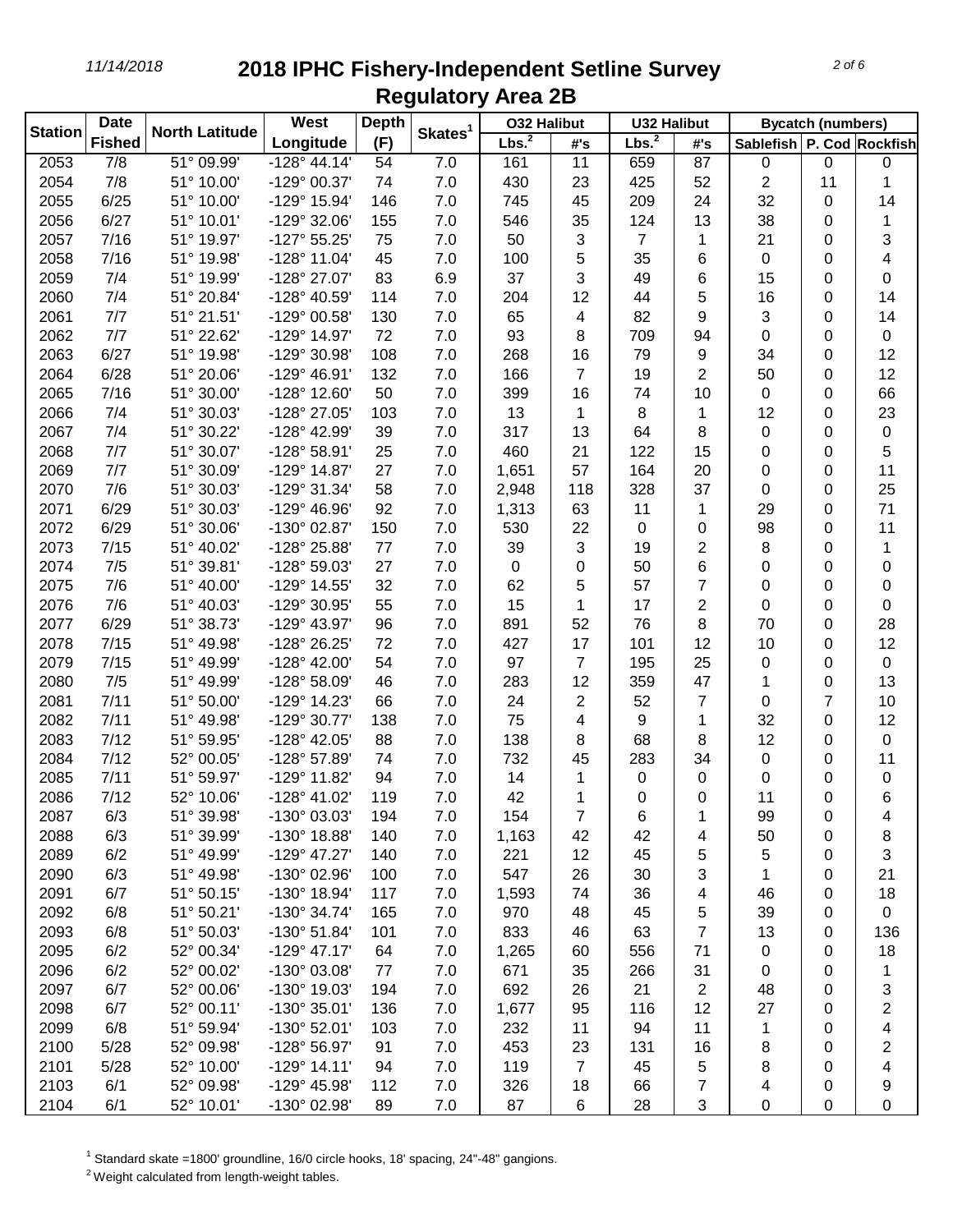| <b>Station</b> | <b>Date</b>   | <b>North Latitude</b> | West                  | <b>Depth</b> | Skates <sup>1</sup> | <b>032 Halibut</b> |                | <b>U32 Halibut</b> |                |                           | <b>Bycatch (numbers)</b> |     |
|----------------|---------------|-----------------------|-----------------------|--------------|---------------------|--------------------|----------------|--------------------|----------------|---------------------------|--------------------------|-----|
|                | <b>Fished</b> |                       | Longitude             | (F)          |                     | Lbs. <sup>2</sup>  | #'s            | Lbs. <sup>2</sup>  | #'s            | Sablefish P. Cod Rockfish |                          |     |
| 2105           | 5/31          | 52° 09.93'            | $-130^{\circ}$ 19.03' | 221          | 7.1                 | 227                | $\overline{7}$ | 0                  | $\mathbf 0$    | 58                        | 0                        | 3   |
| 2106           | 5/31          | 52° 09.98'            | -130° 34.89'          | 105          | 7.0                 | 1,981              | 98             | 133                | 14             | 1                         | 0                        | 4   |
| 2107           | 6/10          | 52° 09.98'            | -130° 51.95'          | 122          | 7.0                 | 2,440              | 141            | 238                | 25             | 4                         | 1                        | 7   |
| 2108           | 5/29          | 52° 20.00'            | -129° 13.25'          | 73           | 7.0                 | 1,171              | 63             | 1,073              | 129            | 0                         | 0                        | 6   |
| 2109           | 5/29          | 52° 20.01'            | -129° 29.98'          | 93           | 7.0                 | 1,135              | 55             | 221                | 28             | 1                         | $\Omega$                 | 0   |
| 2110           | 6/1           | 52° 20.01'            | -129° 45.94'          | 100          | 7.0                 | 908                | 55             | 157                | 17             | 0                         | 0                        | 2   |
| 2111           | 5/30          | 52° 20.02'            | -130° 03.03'          | 126          | 7.0                 | 267                | 15             | 48                 | 5              | 1                         | 0                        | 10  |
| 2112           | 5/30          | 52° 20.00'            | -130° 18.94'          | 195          | 7.0                 | 1,054              | 41             | 16                 | $\overline{2}$ | 67                        | 0                        | 1   |
| 2113           | 5/31          | 52° 19.98'            | -130° 34.92'          | 90           | 7.0                 | 1,397              | 57             | 135                | 16             | 1                         | 0                        | 6   |
| 2114           | 6/10          | 52° 19.99'            | $-130^{\circ}$ 52.12' | 79           | 7.0                 | 637                | 36             | 157                | 18             | 2                         | 0                        | 0   |
| 2115           | 6/13          | 52° 30.09'            | -129° 32.13'          | 47           | 7.0                 | 769                | 28             | 155                | 19             | 0                         | 0                        | 30  |
| 2117           | 5/30          | 52° 29.99'            | -130° 01.92'          | 147          | 7.0                 | 802                | 40             | 27                 | 3              | 3                         | 0                        | 15  |
| 2118           | 6/19          | 52° 30.01'            | -130° 19.05'          | 144          | 7.1                 | 337                | 10             | 9                  | 1              | 19                        | 0                        | 1   |
| 2119           | 6/11          | 52° 29.98'            | $-130^{\circ}$ 35.14' | 64           | 7.0                 | 1,268              | 86             | 527                | 61             | 0                         | $\Omega$                 | 4   |
| 2120           | 6/11          | 52° 30.02'            | -130° 52.05'          | 60           | 7.0                 | 751                | 31             | 149                | 20             | 2                         | 0                        | 8   |
| 2121           | 6/21          | 52° 39.96'            | -129° 46.02'          | 104          | 7.0                 | 376                | 18             | 10                 | 1              | 8                         | 0                        | 18  |
| 2122           | 6/19          | 52° 40.00'            | -130° 01.96'          | 147          | 7.0                 | 62                 | 3              | 6                  | 1              | 26                        | 0                        | 1   |
| 2123           | 6/19          | 52° 40.00'            | -130° 19.08'          | 121          | 7.0                 | 239                | 12             | 0                  | 0              | $\overline{\mathbf{c}}$   | $\Omega$                 | 12  |
| 2124           | 6/11          | 52° 40.00'            | $-130^{\circ}35.11'$  | 79           | 7.0                 | 1,106              | 58             | 213                | 24             | 1                         | 0                        | 5   |
| 2125           | 6/20          | 52° 49.99'            | -130° 01.92'          | 142          | 7.0                 | 171                | 10             | 10                 | 1              | 11                        | 0                        | 6   |
| 2126           | 6/20          | 52° 49.98'            | -130° 18.96'          | 114          | 7.0                 | 86                 | $\overline{c}$ | 9                  | 1              | 0                         | $\Omega$                 | 0   |
| 2127           | 6/21          | 53° 00.00'            | -129° 45.07'          | 123          | 7.0                 | 219                | 11             | 27                 | 3              | 35                        | $\Omega$                 | 14  |
| 2128           | 6/20          | 52° 59.99'            | -130° 01.92'          | 103          | 7.0                 | 1,089              | 53             | 96                 | 12             | 11                        | 0                        | 3   |
| 2129           | 7/10          | 52° 30.02'            | -131° 08.07'          | 48           | 7.0                 | 876                | 38             | 52                 | 6              | 0                         | 0                        | 22  |
| 2130           | 7/10          | 52° 30.01'            | $-131°$ 25.10'        | 69           | 7.0                 | 680                | 29             | 11                 | 1              | 0                         | 0                        | 15  |
| 2131           | 7/2           | 52° 39.81'            | -130° 51.91'          | 54           | 7.0                 | 1,143              | 41             | 272                | 33             | 0                         | 0                        | 0   |
| 2132           | 7/2           | 52° 39.84'            | -131° 07.98'          | 40           | 7.0                 | 300                | 15             | 87                 | 11             | 0                         | 0                        | 5   |
| 2133           | 7/9           | 52° 50.01'            | -130° 35.34'          | 63           | 7.0                 | 470                | 19             | 168                | 22             | 0                         | 3                        | 9   |
| 2134           | 7/2           | 52° 49.94'            | -130° 51.91'          | 31           | 7.0                 | 122                | 7              | 0                  | 0              | 0                         | $\Omega$                 | 0   |
| 2135           | 7/9           | 52° 59.97'            | $-130^{\circ}$ 18.16' | 114          | 7.0                 | 361                | 14             | 18                 | 2              | 18                        | 0                        | 10  |
| 2136           | 7/9           | 52° 59.99'            | $-130^{\circ}$ 35.14' | 54           | 7.0                 | 63                 | 4              | 41                 | 5              | $\overline{\mathbf{c}}$   | 0                        | 0   |
| 2137           | 6/17          | 53° 08.24'            | -130° 16.20'          | 108          | 7.0                 | 64                 | 3              | 17                 | $\overline{2}$ | 16                        | 0                        | 22  |
| 2139           | 7/8           | 53° 09.99'            | -130° 52.00'          | 58           | 7.0                 | 12                 | 1              | 8                  | 1              | 0                         | 0                        | 0   |
| 2140           | 6/17          | 53° 19.90'            | -130° 17.98'          | 59           | 7.0                 | 760                | 31             | 78                 | 9              | 0                         | 1                        | 7   |
| 2141           | 7/1           | 53° 19.78'            | -130° 34.86'          | 40           | 7.0                 | 1,234              | 58             | 277                | 35             | 0                         | 0                        | 52  |
| 2142           | 7/1           | 53° 20.03'            | -130° 53.67'          | 70           | 7.0                 | 819                | 41             | 100                | 12             | 2                         | 5                        | 1   |
| 2143           | 6/3           | 53° 20.00'            | $-132^{\circ}$ 49.18' | 79           | 7.0                 | 679                | 27             | 115                | 14             | 0                         | 0                        | 9   |
| 2144           | 6/3           | 53° 20.09'            | -133° 06.03'          | 133          | 7.0                 | 1,206              | 52             | 62                 | $\overline{7}$ | 36                        | 0                        | 15  |
| 2145           | 7/4           | 53° 30.08'            | -130° 52.03'          | 53           | 7.0                 | 264                | 20             | 468                | 54             | 0                         | 3                        | 0   |
| 2146           | 6/3           | 53° 30.03'            | -133° 06.00'          | 212          | 7.0                 | 381                | 13             | 8                  | 1              | 36                        | 0                        | 159 |
| 2147           | 7/5           | 53° 39.99'            | -130° 35.06'          | 26           | 7.0                 | 679                | 36             | 222                | 28             | 0                         | 0                        | 3   |
| 2148           | 7/5           | 53° 40.00'            | $-130^{\circ}$ 52.12' | 27           | 7.0                 | 583                | 29             | 148                | 19             | 0                         | 0                        | 4   |
| 2150           | 7/5           | 53° 50.07'            | -130° 52.01'          | 50           | 7.0                 | 235                | 14             | 170                | 20             | 2                         | $\overline{2}$           | 0   |
| 2151           | 6/8           | 54° 00.11'            | -133° 24.98'          | 43           | 6.9                 | 4,088              | 153            | 684                | 87             | 0                         | 0                        | 40  |
| 2152           | 6/26          | 54° 09.86'            | -130° 34.98'          | 59           | 7.0                 | 285                | 12             | 80                 | 9              | 11                        | 0                        | 3   |
| 2153           | 6/13          | 54° 09.99'            | -132° 00.01'          | 39           | 7.0                 | 66                 | 4              | 208                | 30             | 1                         | 11                       | 0   |
| 2154           | 6/13          | 54° 10.01'            | -132° 17.01'          | 50           | 7.0                 | 25                 | 2              | 47                 | 6              | 0                         | 0                        | 0   |
| 2155           | 6/12          | 54° 09.98'            | -132° 33.79'          | 46           | 7.0                 | 106                | 3              | 155                | 28             | 0                         | 5                        | 0   |
| 2156           | 6/8           | 54° 10.13'            | -133° 08.99'          | 41           | 7.0                 | 662                | 21             | 116                | 14             | 0                         | 0                        | 28  |
| 2157           | 6/8           | 54° 10.07'            | -133° 26.01'          | 218          | 7.0                 | 411                | 17             | 15                 | $\overline{a}$ | 59                        | 0                        | 3   |

Standard skate =1800' groundline, 16/0 circle hooks, 18' spacing, 24"-48" gangions.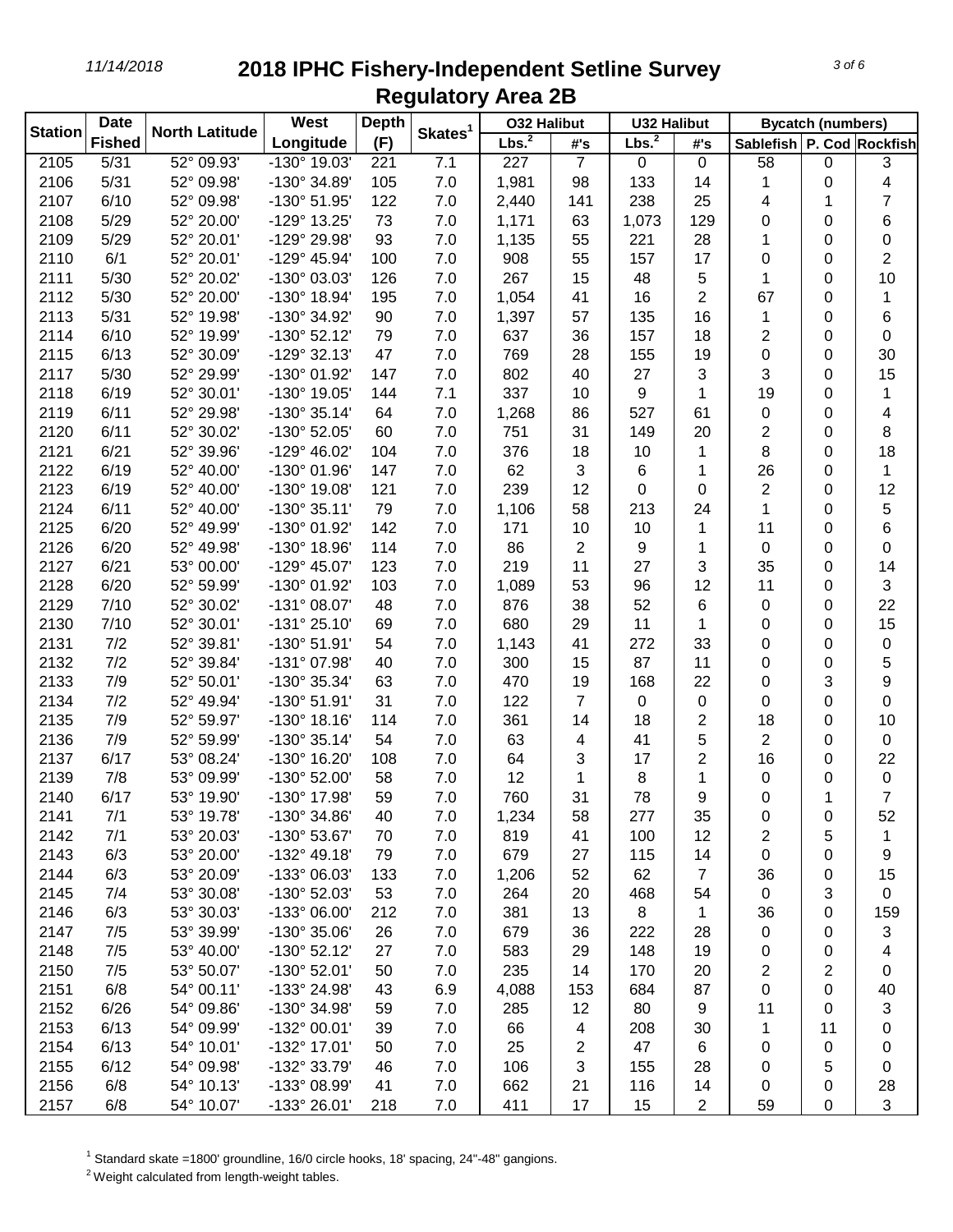| Lbs. <sup>2</sup><br>Lbs. <sup>2</sup><br><b>Fished</b><br>Longitude<br>(F)<br>Sablefish   P. Cod   Rockfish<br>#'s<br>#'s<br>6/22<br>$-130^{\circ}$ 34.78'<br>7.0<br>2158<br>54° 19.99'<br>59<br>881<br>26<br>71<br>10<br>9<br>0<br>21<br>6/24<br>2159<br>54° 19.87'<br>-131° 08.73'<br>38<br>7.0<br>688<br>413<br>0<br>45<br>48<br>1<br>0<br>2160<br>6/25<br>54° 19.83'<br>-131° 25.93'<br>93<br>7.0<br>548<br>33<br>125<br>12<br>8<br>14<br>0<br>6/23<br>2161<br>54° 20.14'<br>$-131^{\circ}$ 41.50'<br>104<br>7.0<br>342<br>39<br>6<br>20<br>1,036<br>64<br>1<br>6/13<br>2162<br>54° 20.05'<br>-132° 00.84'<br>135<br>7.0<br>703<br>29<br>8<br>36<br>10<br>1<br>0<br>5<br>3<br>2163<br>6/12<br>54° 20.00'<br>-132° 18.40'<br>117<br>7.0<br>647<br>31<br>89<br>1<br>11<br>$\overline{2}$<br>26<br>2164<br>6/12<br>54° 20.01'<br>-132° 35.24'<br>146<br>7.0<br>33<br>80<br>10<br>59<br>1,020<br>2165<br>6/6<br>54° 20.05'<br>-132° 52.01'<br>214<br>7.0<br>809<br>25<br>67<br>8<br>120<br>0<br>$\overline{7}$<br>2166<br>6/6<br>54° 20.01'<br>-133° 09.65'<br>254<br>7.0<br>50<br>8<br>73<br>4<br>1,773<br>1<br>0<br>2167<br>6/7<br>54° 20.00'<br>-133° 25.78'<br>130<br>7.0<br>103<br>133<br>17<br>18<br>4<br>39<br>2,363<br>12<br>2168<br>6/7<br>54° 20.04'<br>-133° 43.03'<br>136<br>7.0<br>945<br>39<br>82<br>9<br>10<br>1<br>16<br>2169<br>6/22<br>54° 29.99'<br>-130° 35.00'<br>65<br>7.0<br>322<br>24<br>3<br>10<br>0<br>0<br>275<br>15<br>2170<br>6/24<br>54° 30.11'<br>$-131^{\circ}$ 08.91'<br>7.0<br>1,435<br>88<br>31<br>77<br>1<br>1<br>2<br>6/23<br>54° 30.15'<br>59<br>7.0<br>175<br>664<br>82<br>0<br>30<br>2171<br>-131° 25.85'<br>3,795<br>2172<br>6/23<br>54° 30.18'<br>$-131^{\circ}$ 44.01'<br>7.0<br>827<br>32<br>186<br>0<br>0<br>54<br>0<br>0<br>2201<br>8/11<br>48° 19.55'<br>-123° 18.95'<br>46<br>7.0<br>92<br>4<br>0<br>0<br>0<br>0<br>0<br>2202<br>8/11<br>48° 17.66'<br>-123° 37.22'<br>85<br>3.0<br>45<br>0<br>0<br>0<br>0<br>0<br>1<br>2203<br>8/12<br>48° 19.96'<br>-123° 51.60'<br>78<br>7.0<br>32<br>0<br>0<br>0<br>0<br>0<br>1<br>8/12<br>2204<br>48° 22.19'<br>$-124^{\circ}$ 06.45'<br>77<br>7.0<br>0<br>0<br>0<br>0<br>0<br>0<br>0<br>48° 20.00'<br>2205<br>7/31<br>-126° 07.98'<br>330<br>7.0<br>17<br>10<br>68<br>1<br>0<br>1<br>1<br>31<br>27<br>2206<br>8/13<br>48° 30.07'<br>-124° 22.62'<br>7.0<br>7<br>0<br>$\overline{2}$<br>0<br>1<br>1<br>22<br>2207<br>8/13<br>48° 30.42'<br>-124° 35.34'<br>7.0<br>0<br>0<br>0<br>0<br>109<br>1<br>0<br>7.0<br>54<br>2208<br>7/29<br>48° 30.00'<br>-125° 07.93'<br>75<br>3<br>0<br>0<br>0<br>10<br>0<br>7/29<br>-124° 51.92'<br>15<br>7.0<br>2209<br>48° 39.28'<br>0<br>0<br>0<br>0<br>0<br>0<br>0<br>$\overline{2}$<br>2210<br>8/1<br>48° 39.97'<br>-126° 22.21'<br>347<br>7.0<br>0<br>0<br>0<br>0<br>0<br>99<br>8/10<br>2211<br>48° 49.68'<br>-123° 06.04'<br>98<br>7.0<br>0<br>0<br>0<br>0<br>0<br>0<br>0<br>2212<br>8/10<br>48° 48.61'<br>-123° 20.02'<br>6.9<br>0<br>0<br>50<br>0<br>0<br>0<br>0<br>0<br>2213<br>7/30<br>48° 49.98'<br>-125° 23.03'<br>37<br>7.0<br>218<br>6<br>8<br>1<br>0<br>0<br>11<br>2214<br>8/1<br>48° 49.80'<br>-126° 37.91'<br>297<br>7.0<br>0<br>103<br>4<br>0<br>0<br>0<br>0<br>2215<br>8/10<br>48° 58.97'<br>-123° 20.25'<br>113<br>7.0<br>0<br>0<br>0<br>0<br>0<br>0<br>0<br>2216<br>25<br>7.0<br>8/9<br>48° 59.63'<br>-123° 36.05'<br>0<br>0<br>0<br>0<br>0<br>0<br>0<br>2217<br>8/8<br>49° 00.01'<br>-125° 53.03'<br>7.0<br>5<br>25<br>24<br>406<br>10<br>1<br>0<br>0<br>2218<br>8/6<br>48° 59.95'<br>-126° 52.99'<br>7.0<br>0<br>339<br>0<br>0<br>76<br>0<br>0<br>0<br>2219<br>8/9<br>49° 09.64'<br>-123° 18.63'<br>53<br>7.0<br>0<br>0<br>0<br>0<br>0<br>0<br>0<br>-123° 34.99'<br>49° 09.90'<br>2220<br>8/9<br>178<br>7.0<br>0<br>0<br>0<br>0<br>1<br>0<br>1<br>2221<br>8/7<br>49° 10.01'<br>-126° 07.99'<br>25<br>7.0<br>512<br>3<br>17<br>0<br>0<br>0<br>0<br>2222<br>8/6<br>49° 19.93'<br>-123° 24.04'<br>60<br>7.0<br>0<br>0<br>0<br>0<br>0<br>0<br>0<br>2223<br>49° 19.61'<br>-123° 35.34'<br>91<br>7.0<br>8/6<br>0<br>0<br>0<br>0<br>0<br>0<br>0<br>2224<br>49° 19.97'<br>-123° 50.78'<br>202<br>7.0<br>8/5<br>0<br>0<br>0<br>0<br>0<br>0<br>0<br>2225<br>2<br>8/5<br>49° 19.98'<br>$-124^{\circ}$ 05.51'<br>203<br>7.0<br>0<br>0<br>4<br>0<br>0<br>0<br>2226<br>8/6<br>49° 30.66'<br>-123° 20.41'<br>79<br>7.0<br>11<br>0<br>0<br>0<br>0<br>0<br>0<br>2227<br>49° 30.04'<br>-124° 03.72'<br>79<br>7.0<br>8/5<br>0<br>0<br>0<br>1<br>0<br>0<br>0<br>2228<br>8/2<br>49° 30.04'<br>-124° 33.93'<br>7.0<br>67<br>0<br>0<br>0<br>0<br>0<br>0<br>1<br>2229<br>49° 40.95'<br>-123° 50.87'<br>108<br>7.0<br>8/4<br>29<br>1<br>0<br>0<br>0<br>0<br>4<br>2230<br>49° 40.00'<br>-124° 36.28'<br>145<br>7.0<br>2<br>8/2<br>0<br>0<br>0<br>0<br>1<br>0<br>2231<br>8/1<br>39<br>7.0<br>49° 39.98'<br>$-124^{\circ}$ 48.58'<br>53<br>0<br>0<br>0<br>0<br>0<br>1<br>2232<br>7.0<br>7/23<br>49° 39.97'<br>-126° 07.62'<br>183<br>0<br>0<br>0<br>0<br>0<br>0<br>0<br>2233<br>7/21<br>49° 39.82'<br>$-127^{\circ}$ 40.01'<br>324<br>7.0<br>0<br>40<br>3<br>0<br>0<br>0<br>0<br>2234<br>8/3<br>49° 49.28'<br>-124° 04.56'<br>108<br>7.0<br>1<br>0<br>0<br>0<br>0<br>10<br>0 | <b>Station</b> | <b>Date</b> | <b>North Latitude</b> | <b>West</b>           | <b>Depth</b> |                     | <b>032 Halibut</b> |   | <b>U32 Halibut</b> |   |   | <b>Bycatch (numbers)</b> |                |
|-------------------------------------------------------------------------------------------------------------------------------------------------------------------------------------------------------------------------------------------------------------------------------------------------------------------------------------------------------------------------------------------------------------------------------------------------------------------------------------------------------------------------------------------------------------------------------------------------------------------------------------------------------------------------------------------------------------------------------------------------------------------------------------------------------------------------------------------------------------------------------------------------------------------------------------------------------------------------------------------------------------------------------------------------------------------------------------------------------------------------------------------------------------------------------------------------------------------------------------------------------------------------------------------------------------------------------------------------------------------------------------------------------------------------------------------------------------------------------------------------------------------------------------------------------------------------------------------------------------------------------------------------------------------------------------------------------------------------------------------------------------------------------------------------------------------------------------------------------------------------------------------------------------------------------------------------------------------------------------------------------------------------------------------------------------------------------------------------------------------------------------------------------------------------------------------------------------------------------------------------------------------------------------------------------------------------------------------------------------------------------------------------------------------------------------------------------------------------------------------------------------------------------------------------------------------------------------------------------------------------------------------------------------------------------------------------------------------------------------------------------------------------------------------------------------------------------------------------------------------------------------------------------------------------------------------------------------------------------------------------------------------------------------------------------------------------------------------------------------------------------------------------------------------------------------------------------------------------------------------------------------------------------------------------------------------------------------------------------------------------------------------------------------------------------------------------------------------------------------------------------------------------------------------------------------------------------------------------------------------------------------------------------------------------------------------------------------------------------------------------------------------------------------------------------------------------------------------------------------------------------------------------------------------------------------------------------------------------------------------------------------------------------------------------------------------------------------------------------------------------------------------------------------------------------------------------------------------------------------------------------------------------------------------------------------------------------------------------------------------------------------------------------------------------------------------------------------------------------------------------------------------------------------------------------------------------------------------------------------------------------------------------------------------------------------------------------------------------------------------------------------------------------------------------------------------------------------------------------------------------------------------------------------------------------------------------------------------------------------------------------------------------------------------------------------------------------------------------------------------------------------------------------------------------------------------|----------------|-------------|-----------------------|-----------------------|--------------|---------------------|--------------------|---|--------------------|---|---|--------------------------|----------------|
|                                                                                                                                                                                                                                                                                                                                                                                                                                                                                                                                                                                                                                                                                                                                                                                                                                                                                                                                                                                                                                                                                                                                                                                                                                                                                                                                                                                                                                                                                                                                                                                                                                                                                                                                                                                                                                                                                                                                                                                                                                                                                                                                                                                                                                                                                                                                                                                                                                                                                                                                                                                                                                                                                                                                                                                                                                                                                                                                                                                                                                                                                                                                                                                                                                                                                                                                                                                                                                                                                                                                                                                                                                                                                                                                                                                                                                                                                                                                                                                                                                                                                                                                                                                                                                                                                                                                                                                                                                                                                                                                                                                                                                                                                                                                                                                                                                                                                                                                                                                                                                                                                                                                                                                           |                |             |                       |                       |              | Skates <sup>1</sup> |                    |   |                    |   |   |                          |                |
|                                                                                                                                                                                                                                                                                                                                                                                                                                                                                                                                                                                                                                                                                                                                                                                                                                                                                                                                                                                                                                                                                                                                                                                                                                                                                                                                                                                                                                                                                                                                                                                                                                                                                                                                                                                                                                                                                                                                                                                                                                                                                                                                                                                                                                                                                                                                                                                                                                                                                                                                                                                                                                                                                                                                                                                                                                                                                                                                                                                                                                                                                                                                                                                                                                                                                                                                                                                                                                                                                                                                                                                                                                                                                                                                                                                                                                                                                                                                                                                                                                                                                                                                                                                                                                                                                                                                                                                                                                                                                                                                                                                                                                                                                                                                                                                                                                                                                                                                                                                                                                                                                                                                                                                           |                |             |                       |                       |              |                     |                    |   |                    |   |   |                          |                |
|                                                                                                                                                                                                                                                                                                                                                                                                                                                                                                                                                                                                                                                                                                                                                                                                                                                                                                                                                                                                                                                                                                                                                                                                                                                                                                                                                                                                                                                                                                                                                                                                                                                                                                                                                                                                                                                                                                                                                                                                                                                                                                                                                                                                                                                                                                                                                                                                                                                                                                                                                                                                                                                                                                                                                                                                                                                                                                                                                                                                                                                                                                                                                                                                                                                                                                                                                                                                                                                                                                                                                                                                                                                                                                                                                                                                                                                                                                                                                                                                                                                                                                                                                                                                                                                                                                                                                                                                                                                                                                                                                                                                                                                                                                                                                                                                                                                                                                                                                                                                                                                                                                                                                                                           |                |             |                       |                       |              |                     |                    |   |                    |   |   |                          |                |
|                                                                                                                                                                                                                                                                                                                                                                                                                                                                                                                                                                                                                                                                                                                                                                                                                                                                                                                                                                                                                                                                                                                                                                                                                                                                                                                                                                                                                                                                                                                                                                                                                                                                                                                                                                                                                                                                                                                                                                                                                                                                                                                                                                                                                                                                                                                                                                                                                                                                                                                                                                                                                                                                                                                                                                                                                                                                                                                                                                                                                                                                                                                                                                                                                                                                                                                                                                                                                                                                                                                                                                                                                                                                                                                                                                                                                                                                                                                                                                                                                                                                                                                                                                                                                                                                                                                                                                                                                                                                                                                                                                                                                                                                                                                                                                                                                                                                                                                                                                                                                                                                                                                                                                                           |                |             |                       |                       |              |                     |                    |   |                    |   |   |                          |                |
|                                                                                                                                                                                                                                                                                                                                                                                                                                                                                                                                                                                                                                                                                                                                                                                                                                                                                                                                                                                                                                                                                                                                                                                                                                                                                                                                                                                                                                                                                                                                                                                                                                                                                                                                                                                                                                                                                                                                                                                                                                                                                                                                                                                                                                                                                                                                                                                                                                                                                                                                                                                                                                                                                                                                                                                                                                                                                                                                                                                                                                                                                                                                                                                                                                                                                                                                                                                                                                                                                                                                                                                                                                                                                                                                                                                                                                                                                                                                                                                                                                                                                                                                                                                                                                                                                                                                                                                                                                                                                                                                                                                                                                                                                                                                                                                                                                                                                                                                                                                                                                                                                                                                                                                           |                |             |                       |                       |              |                     |                    |   |                    |   |   |                          |                |
|                                                                                                                                                                                                                                                                                                                                                                                                                                                                                                                                                                                                                                                                                                                                                                                                                                                                                                                                                                                                                                                                                                                                                                                                                                                                                                                                                                                                                                                                                                                                                                                                                                                                                                                                                                                                                                                                                                                                                                                                                                                                                                                                                                                                                                                                                                                                                                                                                                                                                                                                                                                                                                                                                                                                                                                                                                                                                                                                                                                                                                                                                                                                                                                                                                                                                                                                                                                                                                                                                                                                                                                                                                                                                                                                                                                                                                                                                                                                                                                                                                                                                                                                                                                                                                                                                                                                                                                                                                                                                                                                                                                                                                                                                                                                                                                                                                                                                                                                                                                                                                                                                                                                                                                           |                |             |                       |                       |              |                     |                    |   |                    |   |   |                          |                |
|                                                                                                                                                                                                                                                                                                                                                                                                                                                                                                                                                                                                                                                                                                                                                                                                                                                                                                                                                                                                                                                                                                                                                                                                                                                                                                                                                                                                                                                                                                                                                                                                                                                                                                                                                                                                                                                                                                                                                                                                                                                                                                                                                                                                                                                                                                                                                                                                                                                                                                                                                                                                                                                                                                                                                                                                                                                                                                                                                                                                                                                                                                                                                                                                                                                                                                                                                                                                                                                                                                                                                                                                                                                                                                                                                                                                                                                                                                                                                                                                                                                                                                                                                                                                                                                                                                                                                                                                                                                                                                                                                                                                                                                                                                                                                                                                                                                                                                                                                                                                                                                                                                                                                                                           |                |             |                       |                       |              |                     |                    |   |                    |   |   |                          |                |
|                                                                                                                                                                                                                                                                                                                                                                                                                                                                                                                                                                                                                                                                                                                                                                                                                                                                                                                                                                                                                                                                                                                                                                                                                                                                                                                                                                                                                                                                                                                                                                                                                                                                                                                                                                                                                                                                                                                                                                                                                                                                                                                                                                                                                                                                                                                                                                                                                                                                                                                                                                                                                                                                                                                                                                                                                                                                                                                                                                                                                                                                                                                                                                                                                                                                                                                                                                                                                                                                                                                                                                                                                                                                                                                                                                                                                                                                                                                                                                                                                                                                                                                                                                                                                                                                                                                                                                                                                                                                                                                                                                                                                                                                                                                                                                                                                                                                                                                                                                                                                                                                                                                                                                                           |                |             |                       |                       |              |                     |                    |   |                    |   |   |                          |                |
|                                                                                                                                                                                                                                                                                                                                                                                                                                                                                                                                                                                                                                                                                                                                                                                                                                                                                                                                                                                                                                                                                                                                                                                                                                                                                                                                                                                                                                                                                                                                                                                                                                                                                                                                                                                                                                                                                                                                                                                                                                                                                                                                                                                                                                                                                                                                                                                                                                                                                                                                                                                                                                                                                                                                                                                                                                                                                                                                                                                                                                                                                                                                                                                                                                                                                                                                                                                                                                                                                                                                                                                                                                                                                                                                                                                                                                                                                                                                                                                                                                                                                                                                                                                                                                                                                                                                                                                                                                                                                                                                                                                                                                                                                                                                                                                                                                                                                                                                                                                                                                                                                                                                                                                           |                |             |                       |                       |              |                     |                    |   |                    |   |   |                          |                |
|                                                                                                                                                                                                                                                                                                                                                                                                                                                                                                                                                                                                                                                                                                                                                                                                                                                                                                                                                                                                                                                                                                                                                                                                                                                                                                                                                                                                                                                                                                                                                                                                                                                                                                                                                                                                                                                                                                                                                                                                                                                                                                                                                                                                                                                                                                                                                                                                                                                                                                                                                                                                                                                                                                                                                                                                                                                                                                                                                                                                                                                                                                                                                                                                                                                                                                                                                                                                                                                                                                                                                                                                                                                                                                                                                                                                                                                                                                                                                                                                                                                                                                                                                                                                                                                                                                                                                                                                                                                                                                                                                                                                                                                                                                                                                                                                                                                                                                                                                                                                                                                                                                                                                                                           |                |             |                       |                       |              |                     |                    |   |                    |   |   |                          |                |
|                                                                                                                                                                                                                                                                                                                                                                                                                                                                                                                                                                                                                                                                                                                                                                                                                                                                                                                                                                                                                                                                                                                                                                                                                                                                                                                                                                                                                                                                                                                                                                                                                                                                                                                                                                                                                                                                                                                                                                                                                                                                                                                                                                                                                                                                                                                                                                                                                                                                                                                                                                                                                                                                                                                                                                                                                                                                                                                                                                                                                                                                                                                                                                                                                                                                                                                                                                                                                                                                                                                                                                                                                                                                                                                                                                                                                                                                                                                                                                                                                                                                                                                                                                                                                                                                                                                                                                                                                                                                                                                                                                                                                                                                                                                                                                                                                                                                                                                                                                                                                                                                                                                                                                                           |                |             |                       |                       |              |                     |                    |   |                    |   |   |                          |                |
|                                                                                                                                                                                                                                                                                                                                                                                                                                                                                                                                                                                                                                                                                                                                                                                                                                                                                                                                                                                                                                                                                                                                                                                                                                                                                                                                                                                                                                                                                                                                                                                                                                                                                                                                                                                                                                                                                                                                                                                                                                                                                                                                                                                                                                                                                                                                                                                                                                                                                                                                                                                                                                                                                                                                                                                                                                                                                                                                                                                                                                                                                                                                                                                                                                                                                                                                                                                                                                                                                                                                                                                                                                                                                                                                                                                                                                                                                                                                                                                                                                                                                                                                                                                                                                                                                                                                                                                                                                                                                                                                                                                                                                                                                                                                                                                                                                                                                                                                                                                                                                                                                                                                                                                           |                |             |                       |                       |              |                     |                    |   |                    |   |   |                          |                |
|                                                                                                                                                                                                                                                                                                                                                                                                                                                                                                                                                                                                                                                                                                                                                                                                                                                                                                                                                                                                                                                                                                                                                                                                                                                                                                                                                                                                                                                                                                                                                                                                                                                                                                                                                                                                                                                                                                                                                                                                                                                                                                                                                                                                                                                                                                                                                                                                                                                                                                                                                                                                                                                                                                                                                                                                                                                                                                                                                                                                                                                                                                                                                                                                                                                                                                                                                                                                                                                                                                                                                                                                                                                                                                                                                                                                                                                                                                                                                                                                                                                                                                                                                                                                                                                                                                                                                                                                                                                                                                                                                                                                                                                                                                                                                                                                                                                                                                                                                                                                                                                                                                                                                                                           |                |             |                       |                       |              |                     |                    |   |                    |   |   |                          |                |
|                                                                                                                                                                                                                                                                                                                                                                                                                                                                                                                                                                                                                                                                                                                                                                                                                                                                                                                                                                                                                                                                                                                                                                                                                                                                                                                                                                                                                                                                                                                                                                                                                                                                                                                                                                                                                                                                                                                                                                                                                                                                                                                                                                                                                                                                                                                                                                                                                                                                                                                                                                                                                                                                                                                                                                                                                                                                                                                                                                                                                                                                                                                                                                                                                                                                                                                                                                                                                                                                                                                                                                                                                                                                                                                                                                                                                                                                                                                                                                                                                                                                                                                                                                                                                                                                                                                                                                                                                                                                                                                                                                                                                                                                                                                                                                                                                                                                                                                                                                                                                                                                                                                                                                                           |                |             |                       |                       |              |                     |                    |   |                    |   |   |                          |                |
|                                                                                                                                                                                                                                                                                                                                                                                                                                                                                                                                                                                                                                                                                                                                                                                                                                                                                                                                                                                                                                                                                                                                                                                                                                                                                                                                                                                                                                                                                                                                                                                                                                                                                                                                                                                                                                                                                                                                                                                                                                                                                                                                                                                                                                                                                                                                                                                                                                                                                                                                                                                                                                                                                                                                                                                                                                                                                                                                                                                                                                                                                                                                                                                                                                                                                                                                                                                                                                                                                                                                                                                                                                                                                                                                                                                                                                                                                                                                                                                                                                                                                                                                                                                                                                                                                                                                                                                                                                                                                                                                                                                                                                                                                                                                                                                                                                                                                                                                                                                                                                                                                                                                                                                           |                |             |                       |                       |              |                     |                    |   |                    |   |   |                          |                |
|                                                                                                                                                                                                                                                                                                                                                                                                                                                                                                                                                                                                                                                                                                                                                                                                                                                                                                                                                                                                                                                                                                                                                                                                                                                                                                                                                                                                                                                                                                                                                                                                                                                                                                                                                                                                                                                                                                                                                                                                                                                                                                                                                                                                                                                                                                                                                                                                                                                                                                                                                                                                                                                                                                                                                                                                                                                                                                                                                                                                                                                                                                                                                                                                                                                                                                                                                                                                                                                                                                                                                                                                                                                                                                                                                                                                                                                                                                                                                                                                                                                                                                                                                                                                                                                                                                                                                                                                                                                                                                                                                                                                                                                                                                                                                                                                                                                                                                                                                                                                                                                                                                                                                                                           |                |             |                       |                       |              |                     |                    |   |                    |   |   |                          |                |
|                                                                                                                                                                                                                                                                                                                                                                                                                                                                                                                                                                                                                                                                                                                                                                                                                                                                                                                                                                                                                                                                                                                                                                                                                                                                                                                                                                                                                                                                                                                                                                                                                                                                                                                                                                                                                                                                                                                                                                                                                                                                                                                                                                                                                                                                                                                                                                                                                                                                                                                                                                                                                                                                                                                                                                                                                                                                                                                                                                                                                                                                                                                                                                                                                                                                                                                                                                                                                                                                                                                                                                                                                                                                                                                                                                                                                                                                                                                                                                                                                                                                                                                                                                                                                                                                                                                                                                                                                                                                                                                                                                                                                                                                                                                                                                                                                                                                                                                                                                                                                                                                                                                                                                                           |                |             |                       |                       |              |                     |                    |   |                    |   |   |                          |                |
|                                                                                                                                                                                                                                                                                                                                                                                                                                                                                                                                                                                                                                                                                                                                                                                                                                                                                                                                                                                                                                                                                                                                                                                                                                                                                                                                                                                                                                                                                                                                                                                                                                                                                                                                                                                                                                                                                                                                                                                                                                                                                                                                                                                                                                                                                                                                                                                                                                                                                                                                                                                                                                                                                                                                                                                                                                                                                                                                                                                                                                                                                                                                                                                                                                                                                                                                                                                                                                                                                                                                                                                                                                                                                                                                                                                                                                                                                                                                                                                                                                                                                                                                                                                                                                                                                                                                                                                                                                                                                                                                                                                                                                                                                                                                                                                                                                                                                                                                                                                                                                                                                                                                                                                           |                |             |                       |                       |              |                     |                    |   |                    |   |   |                          |                |
|                                                                                                                                                                                                                                                                                                                                                                                                                                                                                                                                                                                                                                                                                                                                                                                                                                                                                                                                                                                                                                                                                                                                                                                                                                                                                                                                                                                                                                                                                                                                                                                                                                                                                                                                                                                                                                                                                                                                                                                                                                                                                                                                                                                                                                                                                                                                                                                                                                                                                                                                                                                                                                                                                                                                                                                                                                                                                                                                                                                                                                                                                                                                                                                                                                                                                                                                                                                                                                                                                                                                                                                                                                                                                                                                                                                                                                                                                                                                                                                                                                                                                                                                                                                                                                                                                                                                                                                                                                                                                                                                                                                                                                                                                                                                                                                                                                                                                                                                                                                                                                                                                                                                                                                           |                |             |                       |                       |              |                     |                    |   |                    |   |   |                          |                |
|                                                                                                                                                                                                                                                                                                                                                                                                                                                                                                                                                                                                                                                                                                                                                                                                                                                                                                                                                                                                                                                                                                                                                                                                                                                                                                                                                                                                                                                                                                                                                                                                                                                                                                                                                                                                                                                                                                                                                                                                                                                                                                                                                                                                                                                                                                                                                                                                                                                                                                                                                                                                                                                                                                                                                                                                                                                                                                                                                                                                                                                                                                                                                                                                                                                                                                                                                                                                                                                                                                                                                                                                                                                                                                                                                                                                                                                                                                                                                                                                                                                                                                                                                                                                                                                                                                                                                                                                                                                                                                                                                                                                                                                                                                                                                                                                                                                                                                                                                                                                                                                                                                                                                                                           |                |             |                       |                       |              |                     |                    |   |                    |   |   |                          |                |
|                                                                                                                                                                                                                                                                                                                                                                                                                                                                                                                                                                                                                                                                                                                                                                                                                                                                                                                                                                                                                                                                                                                                                                                                                                                                                                                                                                                                                                                                                                                                                                                                                                                                                                                                                                                                                                                                                                                                                                                                                                                                                                                                                                                                                                                                                                                                                                                                                                                                                                                                                                                                                                                                                                                                                                                                                                                                                                                                                                                                                                                                                                                                                                                                                                                                                                                                                                                                                                                                                                                                                                                                                                                                                                                                                                                                                                                                                                                                                                                                                                                                                                                                                                                                                                                                                                                                                                                                                                                                                                                                                                                                                                                                                                                                                                                                                                                                                                                                                                                                                                                                                                                                                                                           |                |             |                       |                       |              |                     |                    |   |                    |   |   |                          |                |
|                                                                                                                                                                                                                                                                                                                                                                                                                                                                                                                                                                                                                                                                                                                                                                                                                                                                                                                                                                                                                                                                                                                                                                                                                                                                                                                                                                                                                                                                                                                                                                                                                                                                                                                                                                                                                                                                                                                                                                                                                                                                                                                                                                                                                                                                                                                                                                                                                                                                                                                                                                                                                                                                                                                                                                                                                                                                                                                                                                                                                                                                                                                                                                                                                                                                                                                                                                                                                                                                                                                                                                                                                                                                                                                                                                                                                                                                                                                                                                                                                                                                                                                                                                                                                                                                                                                                                                                                                                                                                                                                                                                                                                                                                                                                                                                                                                                                                                                                                                                                                                                                                                                                                                                           |                |             |                       |                       |              |                     |                    |   |                    |   |   |                          |                |
|                                                                                                                                                                                                                                                                                                                                                                                                                                                                                                                                                                                                                                                                                                                                                                                                                                                                                                                                                                                                                                                                                                                                                                                                                                                                                                                                                                                                                                                                                                                                                                                                                                                                                                                                                                                                                                                                                                                                                                                                                                                                                                                                                                                                                                                                                                                                                                                                                                                                                                                                                                                                                                                                                                                                                                                                                                                                                                                                                                                                                                                                                                                                                                                                                                                                                                                                                                                                                                                                                                                                                                                                                                                                                                                                                                                                                                                                                                                                                                                                                                                                                                                                                                                                                                                                                                                                                                                                                                                                                                                                                                                                                                                                                                                                                                                                                                                                                                                                                                                                                                                                                                                                                                                           |                |             |                       |                       |              |                     |                    |   |                    |   |   |                          |                |
|                                                                                                                                                                                                                                                                                                                                                                                                                                                                                                                                                                                                                                                                                                                                                                                                                                                                                                                                                                                                                                                                                                                                                                                                                                                                                                                                                                                                                                                                                                                                                                                                                                                                                                                                                                                                                                                                                                                                                                                                                                                                                                                                                                                                                                                                                                                                                                                                                                                                                                                                                                                                                                                                                                                                                                                                                                                                                                                                                                                                                                                                                                                                                                                                                                                                                                                                                                                                                                                                                                                                                                                                                                                                                                                                                                                                                                                                                                                                                                                                                                                                                                                                                                                                                                                                                                                                                                                                                                                                                                                                                                                                                                                                                                                                                                                                                                                                                                                                                                                                                                                                                                                                                                                           |                |             |                       |                       |              |                     |                    |   |                    |   |   |                          |                |
|                                                                                                                                                                                                                                                                                                                                                                                                                                                                                                                                                                                                                                                                                                                                                                                                                                                                                                                                                                                                                                                                                                                                                                                                                                                                                                                                                                                                                                                                                                                                                                                                                                                                                                                                                                                                                                                                                                                                                                                                                                                                                                                                                                                                                                                                                                                                                                                                                                                                                                                                                                                                                                                                                                                                                                                                                                                                                                                                                                                                                                                                                                                                                                                                                                                                                                                                                                                                                                                                                                                                                                                                                                                                                                                                                                                                                                                                                                                                                                                                                                                                                                                                                                                                                                                                                                                                                                                                                                                                                                                                                                                                                                                                                                                                                                                                                                                                                                                                                                                                                                                                                                                                                                                           |                |             |                       |                       |              |                     |                    |   |                    |   |   |                          |                |
|                                                                                                                                                                                                                                                                                                                                                                                                                                                                                                                                                                                                                                                                                                                                                                                                                                                                                                                                                                                                                                                                                                                                                                                                                                                                                                                                                                                                                                                                                                                                                                                                                                                                                                                                                                                                                                                                                                                                                                                                                                                                                                                                                                                                                                                                                                                                                                                                                                                                                                                                                                                                                                                                                                                                                                                                                                                                                                                                                                                                                                                                                                                                                                                                                                                                                                                                                                                                                                                                                                                                                                                                                                                                                                                                                                                                                                                                                                                                                                                                                                                                                                                                                                                                                                                                                                                                                                                                                                                                                                                                                                                                                                                                                                                                                                                                                                                                                                                                                                                                                                                                                                                                                                                           |                |             |                       |                       |              |                     |                    |   |                    |   |   |                          |                |
|                                                                                                                                                                                                                                                                                                                                                                                                                                                                                                                                                                                                                                                                                                                                                                                                                                                                                                                                                                                                                                                                                                                                                                                                                                                                                                                                                                                                                                                                                                                                                                                                                                                                                                                                                                                                                                                                                                                                                                                                                                                                                                                                                                                                                                                                                                                                                                                                                                                                                                                                                                                                                                                                                                                                                                                                                                                                                                                                                                                                                                                                                                                                                                                                                                                                                                                                                                                                                                                                                                                                                                                                                                                                                                                                                                                                                                                                                                                                                                                                                                                                                                                                                                                                                                                                                                                                                                                                                                                                                                                                                                                                                                                                                                                                                                                                                                                                                                                                                                                                                                                                                                                                                                                           |                |             |                       |                       |              |                     |                    |   |                    |   |   |                          |                |
|                                                                                                                                                                                                                                                                                                                                                                                                                                                                                                                                                                                                                                                                                                                                                                                                                                                                                                                                                                                                                                                                                                                                                                                                                                                                                                                                                                                                                                                                                                                                                                                                                                                                                                                                                                                                                                                                                                                                                                                                                                                                                                                                                                                                                                                                                                                                                                                                                                                                                                                                                                                                                                                                                                                                                                                                                                                                                                                                                                                                                                                                                                                                                                                                                                                                                                                                                                                                                                                                                                                                                                                                                                                                                                                                                                                                                                                                                                                                                                                                                                                                                                                                                                                                                                                                                                                                                                                                                                                                                                                                                                                                                                                                                                                                                                                                                                                                                                                                                                                                                                                                                                                                                                                           |                |             |                       |                       |              |                     |                    |   |                    |   |   |                          |                |
|                                                                                                                                                                                                                                                                                                                                                                                                                                                                                                                                                                                                                                                                                                                                                                                                                                                                                                                                                                                                                                                                                                                                                                                                                                                                                                                                                                                                                                                                                                                                                                                                                                                                                                                                                                                                                                                                                                                                                                                                                                                                                                                                                                                                                                                                                                                                                                                                                                                                                                                                                                                                                                                                                                                                                                                                                                                                                                                                                                                                                                                                                                                                                                                                                                                                                                                                                                                                                                                                                                                                                                                                                                                                                                                                                                                                                                                                                                                                                                                                                                                                                                                                                                                                                                                                                                                                                                                                                                                                                                                                                                                                                                                                                                                                                                                                                                                                                                                                                                                                                                                                                                                                                                                           |                |             |                       |                       |              |                     |                    |   |                    |   |   |                          |                |
|                                                                                                                                                                                                                                                                                                                                                                                                                                                                                                                                                                                                                                                                                                                                                                                                                                                                                                                                                                                                                                                                                                                                                                                                                                                                                                                                                                                                                                                                                                                                                                                                                                                                                                                                                                                                                                                                                                                                                                                                                                                                                                                                                                                                                                                                                                                                                                                                                                                                                                                                                                                                                                                                                                                                                                                                                                                                                                                                                                                                                                                                                                                                                                                                                                                                                                                                                                                                                                                                                                                                                                                                                                                                                                                                                                                                                                                                                                                                                                                                                                                                                                                                                                                                                                                                                                                                                                                                                                                                                                                                                                                                                                                                                                                                                                                                                                                                                                                                                                                                                                                                                                                                                                                           |                |             |                       |                       |              |                     |                    |   |                    |   |   |                          |                |
|                                                                                                                                                                                                                                                                                                                                                                                                                                                                                                                                                                                                                                                                                                                                                                                                                                                                                                                                                                                                                                                                                                                                                                                                                                                                                                                                                                                                                                                                                                                                                                                                                                                                                                                                                                                                                                                                                                                                                                                                                                                                                                                                                                                                                                                                                                                                                                                                                                                                                                                                                                                                                                                                                                                                                                                                                                                                                                                                                                                                                                                                                                                                                                                                                                                                                                                                                                                                                                                                                                                                                                                                                                                                                                                                                                                                                                                                                                                                                                                                                                                                                                                                                                                                                                                                                                                                                                                                                                                                                                                                                                                                                                                                                                                                                                                                                                                                                                                                                                                                                                                                                                                                                                                           |                |             |                       |                       |              |                     |                    |   |                    |   |   |                          |                |
|                                                                                                                                                                                                                                                                                                                                                                                                                                                                                                                                                                                                                                                                                                                                                                                                                                                                                                                                                                                                                                                                                                                                                                                                                                                                                                                                                                                                                                                                                                                                                                                                                                                                                                                                                                                                                                                                                                                                                                                                                                                                                                                                                                                                                                                                                                                                                                                                                                                                                                                                                                                                                                                                                                                                                                                                                                                                                                                                                                                                                                                                                                                                                                                                                                                                                                                                                                                                                                                                                                                                                                                                                                                                                                                                                                                                                                                                                                                                                                                                                                                                                                                                                                                                                                                                                                                                                                                                                                                                                                                                                                                                                                                                                                                                                                                                                                                                                                                                                                                                                                                                                                                                                                                           |                |             |                       |                       |              |                     |                    |   |                    |   |   |                          |                |
|                                                                                                                                                                                                                                                                                                                                                                                                                                                                                                                                                                                                                                                                                                                                                                                                                                                                                                                                                                                                                                                                                                                                                                                                                                                                                                                                                                                                                                                                                                                                                                                                                                                                                                                                                                                                                                                                                                                                                                                                                                                                                                                                                                                                                                                                                                                                                                                                                                                                                                                                                                                                                                                                                                                                                                                                                                                                                                                                                                                                                                                                                                                                                                                                                                                                                                                                                                                                                                                                                                                                                                                                                                                                                                                                                                                                                                                                                                                                                                                                                                                                                                                                                                                                                                                                                                                                                                                                                                                                                                                                                                                                                                                                                                                                                                                                                                                                                                                                                                                                                                                                                                                                                                                           |                |             |                       |                       |              |                     |                    |   |                    |   |   |                          |                |
|                                                                                                                                                                                                                                                                                                                                                                                                                                                                                                                                                                                                                                                                                                                                                                                                                                                                                                                                                                                                                                                                                                                                                                                                                                                                                                                                                                                                                                                                                                                                                                                                                                                                                                                                                                                                                                                                                                                                                                                                                                                                                                                                                                                                                                                                                                                                                                                                                                                                                                                                                                                                                                                                                                                                                                                                                                                                                                                                                                                                                                                                                                                                                                                                                                                                                                                                                                                                                                                                                                                                                                                                                                                                                                                                                                                                                                                                                                                                                                                                                                                                                                                                                                                                                                                                                                                                                                                                                                                                                                                                                                                                                                                                                                                                                                                                                                                                                                                                                                                                                                                                                                                                                                                           |                |             |                       |                       |              |                     |                    |   |                    |   |   |                          |                |
|                                                                                                                                                                                                                                                                                                                                                                                                                                                                                                                                                                                                                                                                                                                                                                                                                                                                                                                                                                                                                                                                                                                                                                                                                                                                                                                                                                                                                                                                                                                                                                                                                                                                                                                                                                                                                                                                                                                                                                                                                                                                                                                                                                                                                                                                                                                                                                                                                                                                                                                                                                                                                                                                                                                                                                                                                                                                                                                                                                                                                                                                                                                                                                                                                                                                                                                                                                                                                                                                                                                                                                                                                                                                                                                                                                                                                                                                                                                                                                                                                                                                                                                                                                                                                                                                                                                                                                                                                                                                                                                                                                                                                                                                                                                                                                                                                                                                                                                                                                                                                                                                                                                                                                                           |                |             |                       |                       |              |                     |                    |   |                    |   |   |                          |                |
|                                                                                                                                                                                                                                                                                                                                                                                                                                                                                                                                                                                                                                                                                                                                                                                                                                                                                                                                                                                                                                                                                                                                                                                                                                                                                                                                                                                                                                                                                                                                                                                                                                                                                                                                                                                                                                                                                                                                                                                                                                                                                                                                                                                                                                                                                                                                                                                                                                                                                                                                                                                                                                                                                                                                                                                                                                                                                                                                                                                                                                                                                                                                                                                                                                                                                                                                                                                                                                                                                                                                                                                                                                                                                                                                                                                                                                                                                                                                                                                                                                                                                                                                                                                                                                                                                                                                                                                                                                                                                                                                                                                                                                                                                                                                                                                                                                                                                                                                                                                                                                                                                                                                                                                           |                |             |                       |                       |              |                     |                    |   |                    |   |   |                          |                |
|                                                                                                                                                                                                                                                                                                                                                                                                                                                                                                                                                                                                                                                                                                                                                                                                                                                                                                                                                                                                                                                                                                                                                                                                                                                                                                                                                                                                                                                                                                                                                                                                                                                                                                                                                                                                                                                                                                                                                                                                                                                                                                                                                                                                                                                                                                                                                                                                                                                                                                                                                                                                                                                                                                                                                                                                                                                                                                                                                                                                                                                                                                                                                                                                                                                                                                                                                                                                                                                                                                                                                                                                                                                                                                                                                                                                                                                                                                                                                                                                                                                                                                                                                                                                                                                                                                                                                                                                                                                                                                                                                                                                                                                                                                                                                                                                                                                                                                                                                                                                                                                                                                                                                                                           |                |             |                       |                       |              |                     |                    |   |                    |   |   |                          |                |
|                                                                                                                                                                                                                                                                                                                                                                                                                                                                                                                                                                                                                                                                                                                                                                                                                                                                                                                                                                                                                                                                                                                                                                                                                                                                                                                                                                                                                                                                                                                                                                                                                                                                                                                                                                                                                                                                                                                                                                                                                                                                                                                                                                                                                                                                                                                                                                                                                                                                                                                                                                                                                                                                                                                                                                                                                                                                                                                                                                                                                                                                                                                                                                                                                                                                                                                                                                                                                                                                                                                                                                                                                                                                                                                                                                                                                                                                                                                                                                                                                                                                                                                                                                                                                                                                                                                                                                                                                                                                                                                                                                                                                                                                                                                                                                                                                                                                                                                                                                                                                                                                                                                                                                                           |                |             |                       |                       |              |                     |                    |   |                    |   |   |                          |                |
|                                                                                                                                                                                                                                                                                                                                                                                                                                                                                                                                                                                                                                                                                                                                                                                                                                                                                                                                                                                                                                                                                                                                                                                                                                                                                                                                                                                                                                                                                                                                                                                                                                                                                                                                                                                                                                                                                                                                                                                                                                                                                                                                                                                                                                                                                                                                                                                                                                                                                                                                                                                                                                                                                                                                                                                                                                                                                                                                                                                                                                                                                                                                                                                                                                                                                                                                                                                                                                                                                                                                                                                                                                                                                                                                                                                                                                                                                                                                                                                                                                                                                                                                                                                                                                                                                                                                                                                                                                                                                                                                                                                                                                                                                                                                                                                                                                                                                                                                                                                                                                                                                                                                                                                           |                |             |                       |                       |              |                     |                    |   |                    |   |   |                          |                |
|                                                                                                                                                                                                                                                                                                                                                                                                                                                                                                                                                                                                                                                                                                                                                                                                                                                                                                                                                                                                                                                                                                                                                                                                                                                                                                                                                                                                                                                                                                                                                                                                                                                                                                                                                                                                                                                                                                                                                                                                                                                                                                                                                                                                                                                                                                                                                                                                                                                                                                                                                                                                                                                                                                                                                                                                                                                                                                                                                                                                                                                                                                                                                                                                                                                                                                                                                                                                                                                                                                                                                                                                                                                                                                                                                                                                                                                                                                                                                                                                                                                                                                                                                                                                                                                                                                                                                                                                                                                                                                                                                                                                                                                                                                                                                                                                                                                                                                                                                                                                                                                                                                                                                                                           |                |             |                       |                       |              |                     |                    |   |                    |   |   |                          |                |
|                                                                                                                                                                                                                                                                                                                                                                                                                                                                                                                                                                                                                                                                                                                                                                                                                                                                                                                                                                                                                                                                                                                                                                                                                                                                                                                                                                                                                                                                                                                                                                                                                                                                                                                                                                                                                                                                                                                                                                                                                                                                                                                                                                                                                                                                                                                                                                                                                                                                                                                                                                                                                                                                                                                                                                                                                                                                                                                                                                                                                                                                                                                                                                                                                                                                                                                                                                                                                                                                                                                                                                                                                                                                                                                                                                                                                                                                                                                                                                                                                                                                                                                                                                                                                                                                                                                                                                                                                                                                                                                                                                                                                                                                                                                                                                                                                                                                                                                                                                                                                                                                                                                                                                                           |                |             |                       |                       |              |                     |                    |   |                    |   |   |                          |                |
|                                                                                                                                                                                                                                                                                                                                                                                                                                                                                                                                                                                                                                                                                                                                                                                                                                                                                                                                                                                                                                                                                                                                                                                                                                                                                                                                                                                                                                                                                                                                                                                                                                                                                                                                                                                                                                                                                                                                                                                                                                                                                                                                                                                                                                                                                                                                                                                                                                                                                                                                                                                                                                                                                                                                                                                                                                                                                                                                                                                                                                                                                                                                                                                                                                                                                                                                                                                                                                                                                                                                                                                                                                                                                                                                                                                                                                                                                                                                                                                                                                                                                                                                                                                                                                                                                                                                                                                                                                                                                                                                                                                                                                                                                                                                                                                                                                                                                                                                                                                                                                                                                                                                                                                           |                |             |                       |                       |              |                     |                    |   |                    |   |   |                          |                |
|                                                                                                                                                                                                                                                                                                                                                                                                                                                                                                                                                                                                                                                                                                                                                                                                                                                                                                                                                                                                                                                                                                                                                                                                                                                                                                                                                                                                                                                                                                                                                                                                                                                                                                                                                                                                                                                                                                                                                                                                                                                                                                                                                                                                                                                                                                                                                                                                                                                                                                                                                                                                                                                                                                                                                                                                                                                                                                                                                                                                                                                                                                                                                                                                                                                                                                                                                                                                                                                                                                                                                                                                                                                                                                                                                                                                                                                                                                                                                                                                                                                                                                                                                                                                                                                                                                                                                                                                                                                                                                                                                                                                                                                                                                                                                                                                                                                                                                                                                                                                                                                                                                                                                                                           |                |             |                       |                       |              |                     |                    |   |                    |   |   |                          |                |
|                                                                                                                                                                                                                                                                                                                                                                                                                                                                                                                                                                                                                                                                                                                                                                                                                                                                                                                                                                                                                                                                                                                                                                                                                                                                                                                                                                                                                                                                                                                                                                                                                                                                                                                                                                                                                                                                                                                                                                                                                                                                                                                                                                                                                                                                                                                                                                                                                                                                                                                                                                                                                                                                                                                                                                                                                                                                                                                                                                                                                                                                                                                                                                                                                                                                                                                                                                                                                                                                                                                                                                                                                                                                                                                                                                                                                                                                                                                                                                                                                                                                                                                                                                                                                                                                                                                                                                                                                                                                                                                                                                                                                                                                                                                                                                                                                                                                                                                                                                                                                                                                                                                                                                                           |                |             |                       |                       |              |                     |                    |   |                    |   |   |                          |                |
|                                                                                                                                                                                                                                                                                                                                                                                                                                                                                                                                                                                                                                                                                                                                                                                                                                                                                                                                                                                                                                                                                                                                                                                                                                                                                                                                                                                                                                                                                                                                                                                                                                                                                                                                                                                                                                                                                                                                                                                                                                                                                                                                                                                                                                                                                                                                                                                                                                                                                                                                                                                                                                                                                                                                                                                                                                                                                                                                                                                                                                                                                                                                                                                                                                                                                                                                                                                                                                                                                                                                                                                                                                                                                                                                                                                                                                                                                                                                                                                                                                                                                                                                                                                                                                                                                                                                                                                                                                                                                                                                                                                                                                                                                                                                                                                                                                                                                                                                                                                                                                                                                                                                                                                           |                |             |                       |                       |              |                     |                    |   |                    |   |   |                          |                |
|                                                                                                                                                                                                                                                                                                                                                                                                                                                                                                                                                                                                                                                                                                                                                                                                                                                                                                                                                                                                                                                                                                                                                                                                                                                                                                                                                                                                                                                                                                                                                                                                                                                                                                                                                                                                                                                                                                                                                                                                                                                                                                                                                                                                                                                                                                                                                                                                                                                                                                                                                                                                                                                                                                                                                                                                                                                                                                                                                                                                                                                                                                                                                                                                                                                                                                                                                                                                                                                                                                                                                                                                                                                                                                                                                                                                                                                                                                                                                                                                                                                                                                                                                                                                                                                                                                                                                                                                                                                                                                                                                                                                                                                                                                                                                                                                                                                                                                                                                                                                                                                                                                                                                                                           |                |             |                       |                       |              |                     |                    |   |                    |   |   |                          |                |
|                                                                                                                                                                                                                                                                                                                                                                                                                                                                                                                                                                                                                                                                                                                                                                                                                                                                                                                                                                                                                                                                                                                                                                                                                                                                                                                                                                                                                                                                                                                                                                                                                                                                                                                                                                                                                                                                                                                                                                                                                                                                                                                                                                                                                                                                                                                                                                                                                                                                                                                                                                                                                                                                                                                                                                                                                                                                                                                                                                                                                                                                                                                                                                                                                                                                                                                                                                                                                                                                                                                                                                                                                                                                                                                                                                                                                                                                                                                                                                                                                                                                                                                                                                                                                                                                                                                                                                                                                                                                                                                                                                                                                                                                                                                                                                                                                                                                                                                                                                                                                                                                                                                                                                                           |                |             |                       |                       |              |                     |                    |   |                    |   |   |                          |                |
|                                                                                                                                                                                                                                                                                                                                                                                                                                                                                                                                                                                                                                                                                                                                                                                                                                                                                                                                                                                                                                                                                                                                                                                                                                                                                                                                                                                                                                                                                                                                                                                                                                                                                                                                                                                                                                                                                                                                                                                                                                                                                                                                                                                                                                                                                                                                                                                                                                                                                                                                                                                                                                                                                                                                                                                                                                                                                                                                                                                                                                                                                                                                                                                                                                                                                                                                                                                                                                                                                                                                                                                                                                                                                                                                                                                                                                                                                                                                                                                                                                                                                                                                                                                                                                                                                                                                                                                                                                                                                                                                                                                                                                                                                                                                                                                                                                                                                                                                                                                                                                                                                                                                                                                           |                |             |                       |                       |              |                     |                    |   |                    |   |   |                          |                |
|                                                                                                                                                                                                                                                                                                                                                                                                                                                                                                                                                                                                                                                                                                                                                                                                                                                                                                                                                                                                                                                                                                                                                                                                                                                                                                                                                                                                                                                                                                                                                                                                                                                                                                                                                                                                                                                                                                                                                                                                                                                                                                                                                                                                                                                                                                                                                                                                                                                                                                                                                                                                                                                                                                                                                                                                                                                                                                                                                                                                                                                                                                                                                                                                                                                                                                                                                                                                                                                                                                                                                                                                                                                                                                                                                                                                                                                                                                                                                                                                                                                                                                                                                                                                                                                                                                                                                                                                                                                                                                                                                                                                                                                                                                                                                                                                                                                                                                                                                                                                                                                                                                                                                                                           |                |             |                       |                       |              |                     |                    |   |                    |   |   |                          |                |
|                                                                                                                                                                                                                                                                                                                                                                                                                                                                                                                                                                                                                                                                                                                                                                                                                                                                                                                                                                                                                                                                                                                                                                                                                                                                                                                                                                                                                                                                                                                                                                                                                                                                                                                                                                                                                                                                                                                                                                                                                                                                                                                                                                                                                                                                                                                                                                                                                                                                                                                                                                                                                                                                                                                                                                                                                                                                                                                                                                                                                                                                                                                                                                                                                                                                                                                                                                                                                                                                                                                                                                                                                                                                                                                                                                                                                                                                                                                                                                                                                                                                                                                                                                                                                                                                                                                                                                                                                                                                                                                                                                                                                                                                                                                                                                                                                                                                                                                                                                                                                                                                                                                                                                                           |                |             |                       |                       |              |                     |                    |   |                    |   |   |                          |                |
|                                                                                                                                                                                                                                                                                                                                                                                                                                                                                                                                                                                                                                                                                                                                                                                                                                                                                                                                                                                                                                                                                                                                                                                                                                                                                                                                                                                                                                                                                                                                                                                                                                                                                                                                                                                                                                                                                                                                                                                                                                                                                                                                                                                                                                                                                                                                                                                                                                                                                                                                                                                                                                                                                                                                                                                                                                                                                                                                                                                                                                                                                                                                                                                                                                                                                                                                                                                                                                                                                                                                                                                                                                                                                                                                                                                                                                                                                                                                                                                                                                                                                                                                                                                                                                                                                                                                                                                                                                                                                                                                                                                                                                                                                                                                                                                                                                                                                                                                                                                                                                                                                                                                                                                           | 2235           | 8/1         | 49° 49.96'            | $-124^{\circ}$ 48.35' | 117          | 6.9                 | 0                  | 0 | 0                  | 0 | 0 | 0                        | $\overline{c}$ |

Standard skate =1800' groundline, 16/0 circle hooks, 18' spacing, 24"-48" gangions.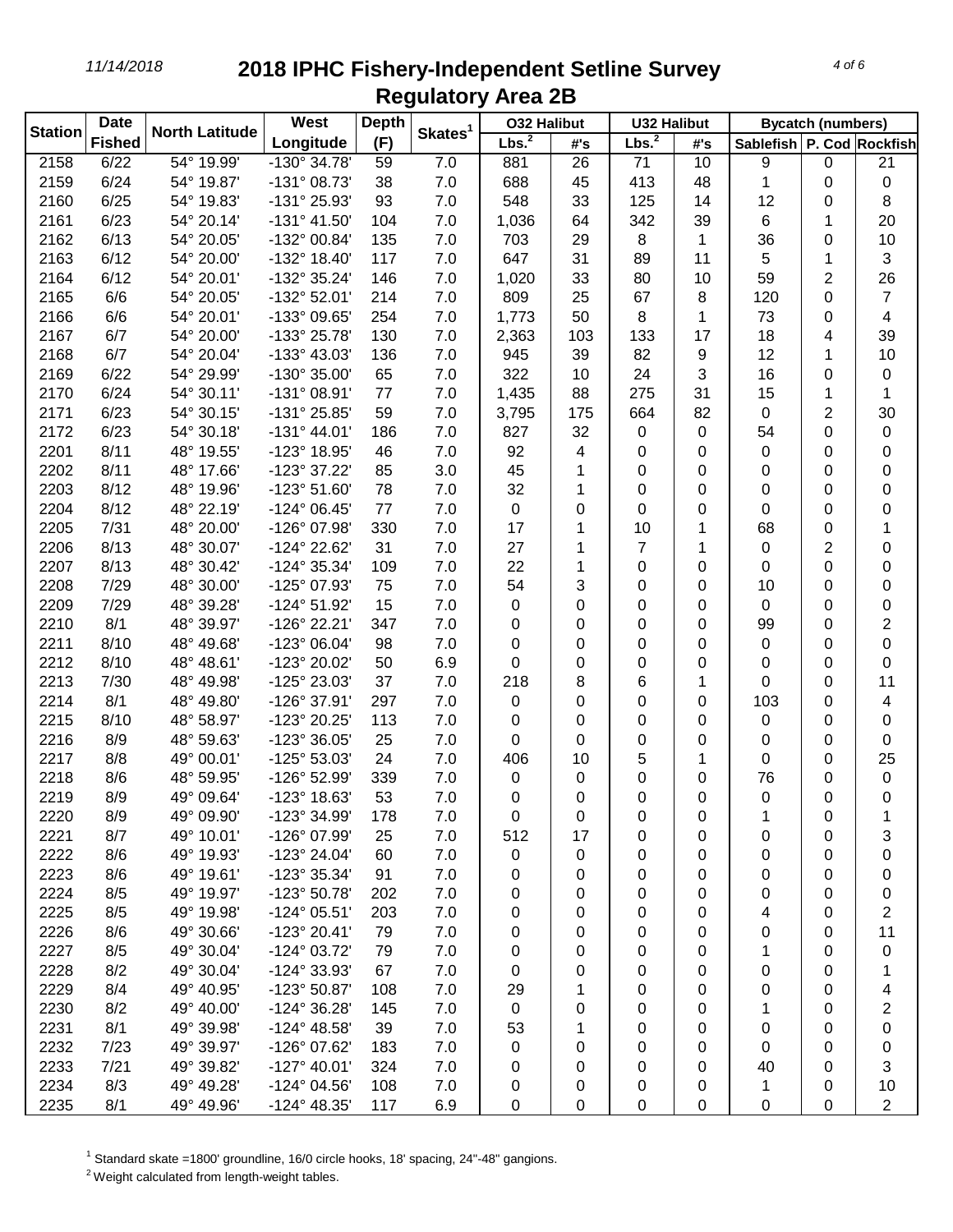| <b>Station</b> | <b>Date</b>   | <b>North Latitude</b> | West                  | <b>Depth</b> | Skates <sup>1</sup> | <b>032 Halibut</b> |             | <b>U32 Halibut</b> |                |                           | <b>Bycatch (numbers)</b> |                |
|----------------|---------------|-----------------------|-----------------------|--------------|---------------------|--------------------|-------------|--------------------|----------------|---------------------------|--------------------------|----------------|
|                | <b>Fished</b> |                       | Longitude             | (F)          |                     | Lbs. <sup>2</sup>  | #'s         | Lbs. <sup>2</sup>  | #'s            | Sablefish P. Cod Rockfish |                          |                |
| 2236           | 8/1           | 49° 50.01'            | $-124^{\circ}$ 38.45' | 85           | 7.0                 | 0                  | $\mathbf 0$ | 0                  | $\mathbf 0$    | 0                         | 0                        | 0              |
| 2237           | 7/22          | 49° 49.99'            | $-127^{\circ}$ 08.97' | 21           | 7.0                 | 206                | 6           | 0                  | 0              | 0                         | 0                        | 7              |
| 2238           | 7/31          | 50° 00.19'            | -124° 50.95'          | 140          | 7.0                 | 0                  | 0           | 0                  | 0              | 2                         | 0                        | 0              |
| 2239           | 7/31          | 49° 59.65'            | $-125^{\circ}$ 06.66' | 63           | 7.0                 | 0                  | 0           | 0                  | 0              | 0                         | 0                        | 0              |
| 2242           | 7/20          | 50° 09.97'            | $-127^{\circ}55.34'$  | 28           | 7.0                 | 1,560              | 40          | 119                | 14             | 0                         | 0                        | 98             |
| 2243           | 7/30          | 50° 19.76'            | -125° 05.53'          | 128          | 6.8                 | 104                | 1           | 0                  | 0              | 2                         | 0                        | 13             |
| 2244           | 7/30          | 50° 29.72'            | -125° 05.02'          | 313          | 7.0                 | 0                  | 0           | 0                  | 0              | 4                         | 0                        | 0              |
| 2245           | 7/27          | 50° 30.59'            | -126° 21.91'          | 114          | 6.9                 | 0                  | 0           | 0                  | 0              | 0                         | 0                        | 6              |
| 2246           | 7/27          | 50° 30.13'            | -126° 37.30'          | 140          | 7.0                 | 0                  | 0           | 0                  | 0              | 0                         | 0                        | 0              |
| 2247           | 7/19          | 50° 29.98'            | -127° 39.55'          | 55           | 7.0                 | 179                | 3           | 0                  | 0              | 1                         | 0                        | 7              |
| 2249           | 7/26          | 50° 39.95'            | -126° 05.98'          | 91           | 7.0                 | 0                  | 0           | 0                  | 0              | 0                         | 0                        | 0              |
| 2250           | 7/24          | 50° 40.33'            | -126° 39.06'          | 37           | 7.0                 | 227                | 7           | 0                  | 0              | 0                         | 0                        | 0              |
| 2251           | 7/23          | 50° 40.78'            | -126° 52.32'          | 97           | 7.0                 | 44                 | 1           | 0                  | 0              | 0                         | 0                        | 5              |
| 2252           | 7/23          | 50° 41.47'            | -127° 09.25'          | 53           | 7.0                 | 55                 | 4           | 32                 | 4              | 1                         | 0                        | 1              |
| 2254           | 7/23          | 50° 50.08'            | -127° 09.65'          | 81           | 7.0                 | 0                  | 0           | 0                  | 0              | 0                         | 0                        | 0              |
| 2255           | 7/22          | 50° 50.09'            | -127° 24.91'          | 92           | 7.0                 | 58                 | 1           | 0                  | 0              | 2                         | 1                        | 3              |
| 2258           | 6/26          | 50° 50.16'            | $-129°32.40'$         | 226          | 7.0                 | 384                | 17          | 20                 | $\overline{2}$ | 95                        | 0                        | 100            |
| 2259           | 7/25          | 50° 59.77'            | -125° 33.92'          | 169          | 7.0                 | 0                  | 0           | 0                  | 0              | 12                        | 0                        | 1              |
| 2260           | 7/22          | 50° 59.78'            | $-127^{\circ}$ 41.03' | 86           | 6.9                 | 511                | 16          | 35                 | 4              | 6                         | 0                        | 28             |
| 2261           | 6/26          | 51° 00.26'            | $-129^{\circ}$ 48.00' | 310          | 7.0                 | 0                  | 0           | 0                  | 0              | 71                        | 0                        | 15             |
| 2262           | 6/28          | 51° 09.94'            | -130° 02.63'          | 333          | 7.0                 | 0                  | 0           | 0                  | 0              | 75                        | 0                        | 10             |
| 2263           | 6/27          | 51° 10.21'            | $-129°$ 46.49'        | 283          | 7.0                 | 75                 | 3           | 0                  | 0              | 83                        | 0                        | 49             |
| 2264           | 7/2           | 51° 18.97'            | -127° 38.69'          | 64           | 7.0                 | 547                | 18          | 9                  | 1              | 4                         | 0                        | 7              |
| 2265           | 6/28          | 51° 19.95'            | -130° 02.81'          | 177          | 7.0                 | 878                | 42          | 11                 | 1              | 62                        | 0                        | 20             |
| 2266           | 7/2           | 51° 39.95'            | $-127^{\circ}$ 22.71' | 135          | 7.0                 | 327                | 7           | 0                  | 0              | $\mathbf 0$               | 0                        | 1              |
| 2267           | 7/14          | 51° 40.05'            | -127° 54.90'          | 183          | 7.0                 | 345                | 18          | 50                 | 5              | 13                        | 0                        | 0              |
| 2268           | 7/14          | 51° 39.98'            | $-128°11.46'$         | 30           | 7.0                 | 307                | 12          | 74                 | 9              | $\mathbf 0$               | 0                        | 23             |
| 2269           | 7/5           | 51° 39.97'            | -128° 43.07'          | 20           | 7.0                 | 255                | 9           | 37                 | 4              | 0                         | 0                        | 0              |
| 2270           | 7/14          | 51° 49.92'            | -127° 54.89'          | 173          | 7.0                 | 470                | 24          | 20                 | $\overline{2}$ | 17                        | 0                        | 0              |
| 2271           | 6/9           | 52° 00.02'            | -131° 08.23'          | 31           | 7.0                 | 4,441              | 108         | 50                 | $\overline{7}$ | 0                         | 0                        | 117            |
| 2272           | 7/13          | 52° 10.30'            | -126° 51.97'          | 131          | 7.0                 | 474                | 10          | 0                  | 0              | $\overline{7}$            | 0                        | 3              |
| 2273           | 6/9           | 52° 10.13'            | $-131^{\circ}$ 08.09' | 20           | 7.0                 | 491                | 11          | 9                  | 1              | 0                         | 0                        | 1              |
| 2274           | 6/9           | 52° 10.12'            | -131° 25.39'          | 185          | 7.0                 | 115                | 4           | 9                  | 1              | 53                        | 0                        | 130            |
| 2275           | 7/13          | 52° 19.88'            | $-127^{\circ}$ 06.34' | 190          | 7.0                 | 228                | 8           | 6                  | 1              | 13                        | 0                        | 22             |
| 2276           | 5/28          | 52° 20.01'            | $-128^{\circ}$ 57.22  | 25           | 7.0                 | 1,845              | 64          | 195                | 23             | 0                         | 0                        | 25             |
| 2277           | 6/10          | 52° 20.00'            | $-131^{\circ}$ 08.00' | 35           | 7.0                 | 1,371              | 32          | 18                 | $\overline{2}$ | 0                         | 0                        | 21             |
| 2278           | 5/29          | 52° 29.93'            | -129° 12.82'          | 65           | $7.0\,$             | 1,065              | 41          | 51                 | 6              | 0                         | 0                        | 26             |
| 2279           | 6/12          | 52° 39.89'            | -128° 56.53'          | 51           | 7.0                 | 963                | 26          | 30                 | 3              | 0                         | 1                        | 14             |
| 2280           | 6/13          | 52° 39.89'            | -129° 15.61'          | 54           | 7.0                 | 561                | 15          | 71                 | 8              | 2                         | 0                        | 20             |
| 2283           | 6/12          | 52° 49.90'            | -129° 12.98'          | 58           | 7.0                 | 1,902              | 100         | 357                | 42             | 1                         | 0                        | 0              |
| 2284           | 6/12          | 52° 50.05'            | -129° 29.50'          | 110          | 7.0                 | 1,470              | 57          | 54                 | 6              | 12                        | 0                        | $\overline{7}$ |
| 2285           | 7/3           | 52° 50.02'            | -131° 24.52'          | 70           | 7.0                 | 2,397              | 42          | 0                  | 0              | 0                         | 0                        | 20             |
| 2286           | 6/21          | 52° 49.97'            | -129° 46.05'          | 49           | 7.0                 | 1,769              | 83          | 290                | 34             | 1                         | 0                        | 60             |
| 2287           | 7/3           | 52° 49.92'            | $-131^{\circ}$ 08.00' | 17           | $7.0$               | 186                | 4           | 9                  | 1              | 0                         | 0                        | 10             |
| 2288           | 7/3           | 52° 59.78'            | -131° 24.53'          | 12           | 7.0                 | 231                | 3           | 0                  | 0              | 0                         | 0                        | 0              |
| 2289           | 7/8           | 52° 59.97'            | -131° 09.06'          | 16           | 7.0                 | 138                | 5           | 0                  | 0              | 0                         | 0                        | 4              |
| 2290           | 6/2           | 53° 00.26'            | -132° 15.78'          | 50           | 7.0                 | 802                | 21          | 31                 | 5              | 1                         | 0                        | 34             |
| 2291           | 6/18          | 52° 59.90'            | -129° 28.24'          | 42           | 7.0                 | 1,135              | 48          | 53                 | 7              | 7                         | 0                        | 2              |
| 2292           | 7/8           | 52° 59.99'            | -130° 52.00'          | 25           | 7.0                 | 326                | 16          | 80                 | 10             | 0                         | 0                        | 0              |
| 2293           | 6/2           | 52° 59.98'            | -132° 32.26'          | 228          | 7.0                 | 561                | 25          | 25                 | 3              | 22                        | 0                        | 34             |
|                |               |                       |                       |              |                     |                    |             |                    |                |                           |                          |                |

Standard skate =1800' groundline, 16/0 circle hooks, 18' spacing, 24"-48" gangions.